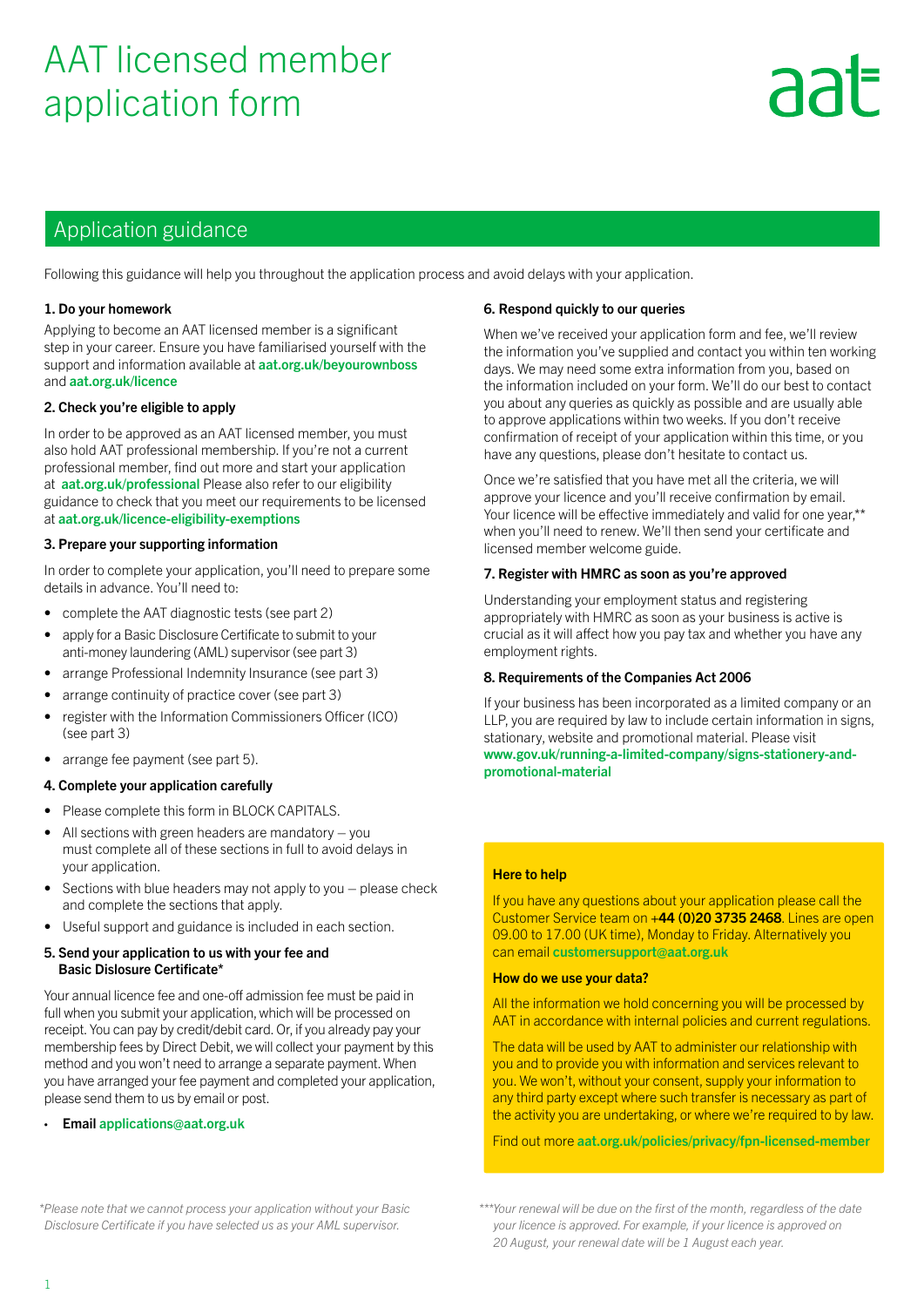# Part 1

In the first part of your application form, you'll need to tell us about yourself and the business you want to run. This includes providing information on the following areas:

- your personal and business contact details
- your membership and practice status
- your business model
- additional parties including shareholders, directors, employees or subcontractors
- your clients.

| 1.1 Your details                      |                         |
|---------------------------------------|-------------------------|
| AAT membership number (if applicable) |                         |
| $\mathsf{Ms}$<br>Mr<br>Mrs<br>Miss    | Other (please specify)  |
| First name(s)                         | Surname/last name       |
|                                       |                         |
| Address                               |                         |
|                                       |                         |
|                                       |                         |
| City or town                          | County                  |
|                                       |                         |
| Postcode                              |                         |
| Daytime telephone number              | Mobile number           |
|                                       |                         |
| Email                                 | Date of birth           |
|                                       |                         |
| Which licence are you applying for?   |                         |
| <b>AAT Licensed Accountant</b>        | AAT Licensed Bookkeeper |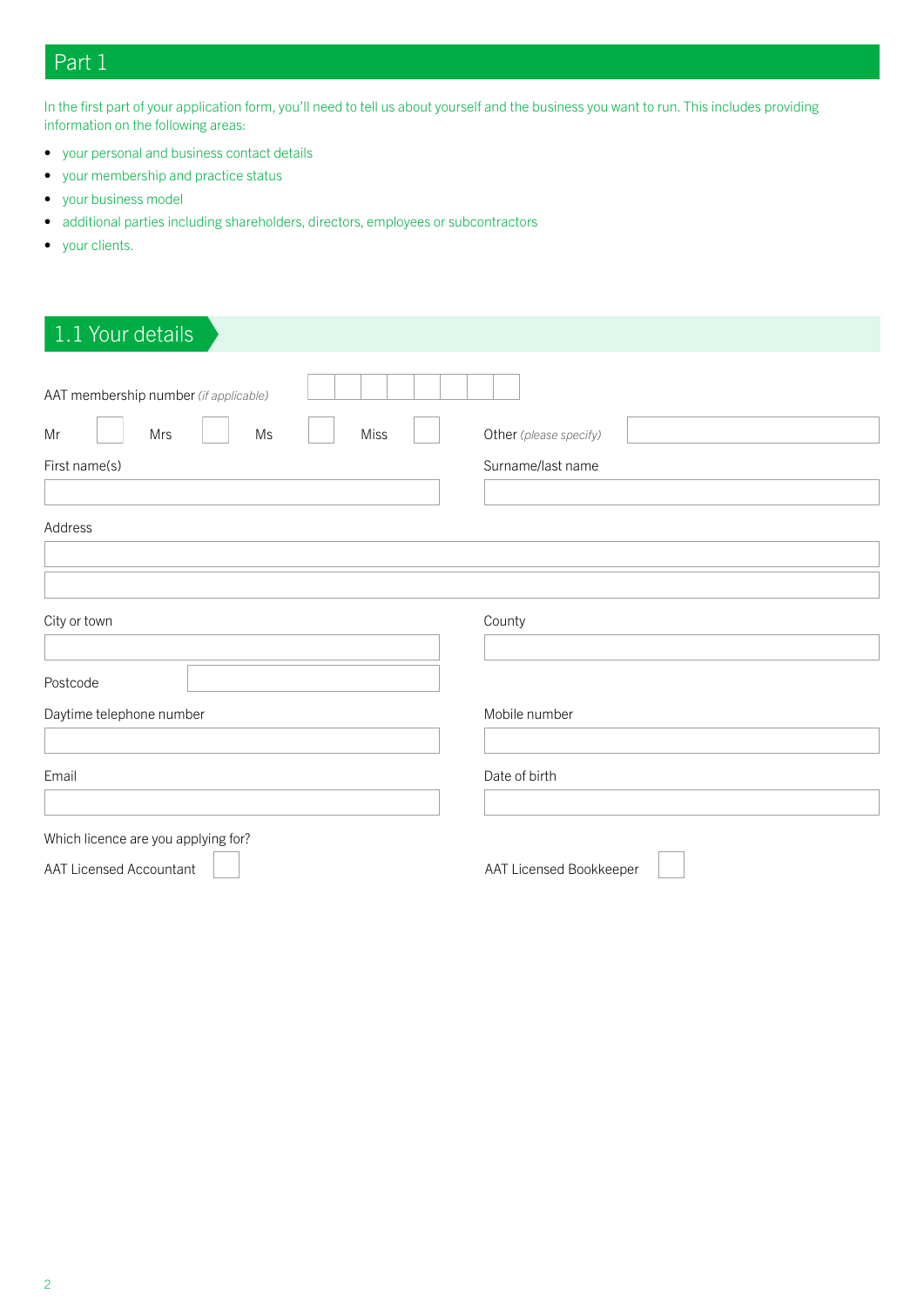| 1.2 Your business contact details                                                                |               |     |    |
|--------------------------------------------------------------------------------------------------|---------------|-----|----|
| Company/business name (write your name here if you do not have a business name yet)              |               |     |    |
|                                                                                                  |               |     |    |
| Is your business address the same as your personal address?                                      |               | Yes | No |
| If 'No', please supply details below.                                                            |               |     |    |
| Address                                                                                          |               |     |    |
|                                                                                                  |               |     |    |
|                                                                                                  |               |     |    |
| City or town                                                                                     | County        |     |    |
|                                                                                                  |               |     |    |
| Postcode                                                                                         |               |     |    |
| Daytime telephone number                                                                         | Mobile number |     |    |
| Email                                                                                            | Website       |     |    |
|                                                                                                  |               |     |    |
| Do you have any other businesses where you offer accountancy or bookkeeping services to clients? |               | Yes | No |

If 'Yes', please complete Part  $6 -$  Additional businesses at the end of this application.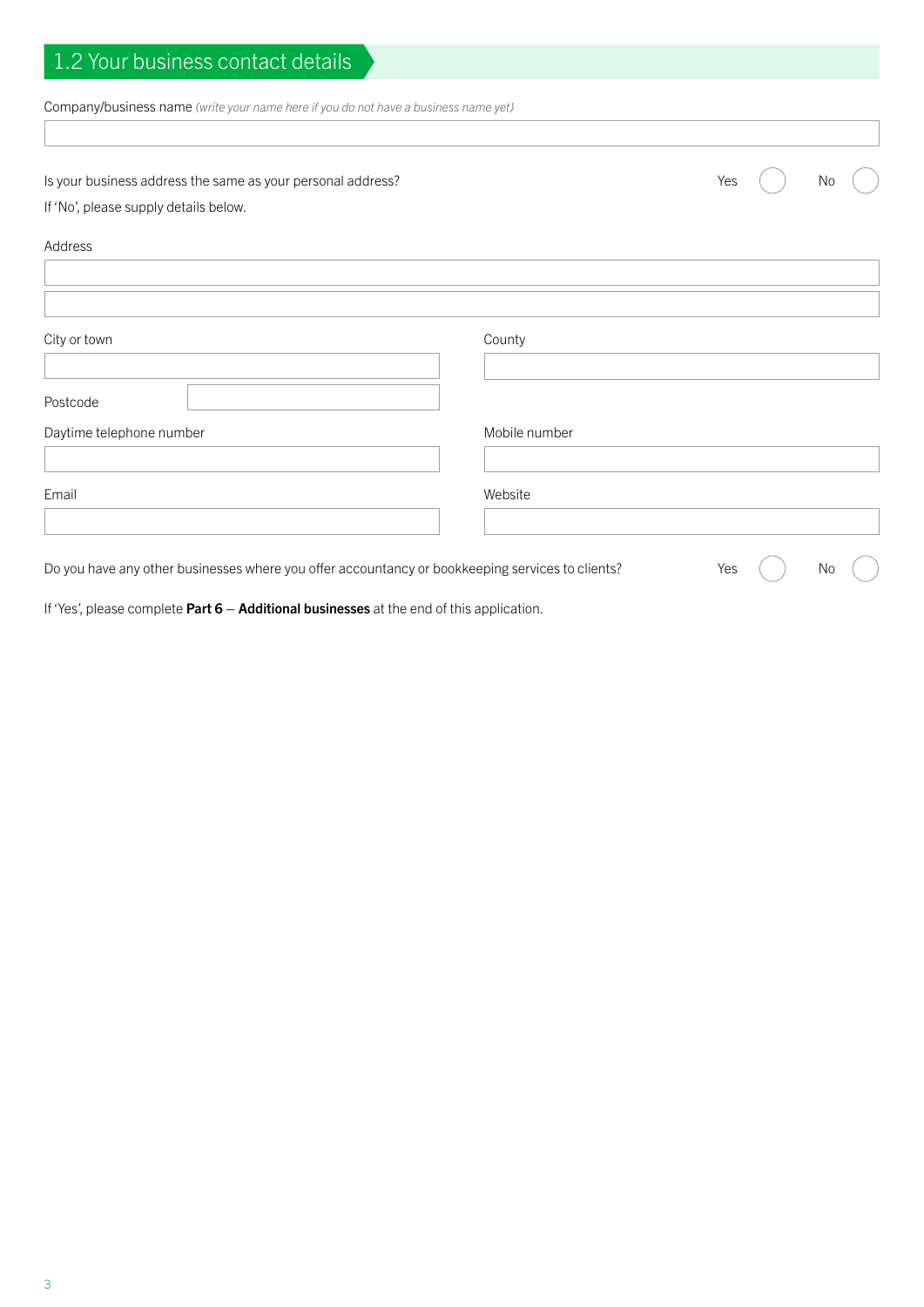## 1.3 Your membership and practice status

Please confirm your AAT membership status.

- a) I'm in the process of applying for AAT professional membership or awaiting approval
- b) I'm already an AAT professional member *(with AATQB, MAAT or FMAAT status)*

Please confirm if you are already offering services on a self-employed basis and complete the relevant section below.

| a) I'm not offering services yet                                                                                 |  |
|------------------------------------------------------------------------------------------------------------------|--|
| When do you intend to start providing services to clients?                                                       |  |
| How many hours per month do you intend to work in your business?                                                 |  |
| What do you estimate your gross fee income* to be in the first year?                                             |  |
| b) I'm already offering services to clients                                                                      |  |
| When did you start providing services to clients?                                                                |  |
| When was your last accounting reference date (year end)?                                                         |  |
| How many hours per month do you work in your business?                                                           |  |
| What was the gross fee income* of your business for the last accounting year? (if applicable)                    |  |
| What do you expect your gross fee income* to be in the next accounting year?                                     |  |
| If you trade through a limited company or partnership, please provide your gross fee income* from your business. |  |

#### *Please note that:*

- *• AAT licensed members must hold AAT professional membership (AATQB, MAAT or FMAAT status) before their licence can be approved*
- *• AAT professional members are not permitted to run a practice without a licence*
- *if you advise that you are an AAT professional member and you are providing services to clients without an AAT licence, our Professional Standards team will contact you to discuss your existing business activity.*

#### \*Gross fee income

Your annual gross fee income is the income that comes from you providing services as a sole trader, with a partner (including as a partner in a limited liability partnership), as a director of a limited company or principal of a corporate entity. It does not include income from services that are not covered by your AAT licence, or any income from undertaking work on a subcontract basis for which you are indemnified by the person you are subcontracting to. It's calculated on an accruals basis and excludes VAT. It also excludes the recovery of disbursements and expenses that don't form part of the chargeable fee for the services rendered and VAT.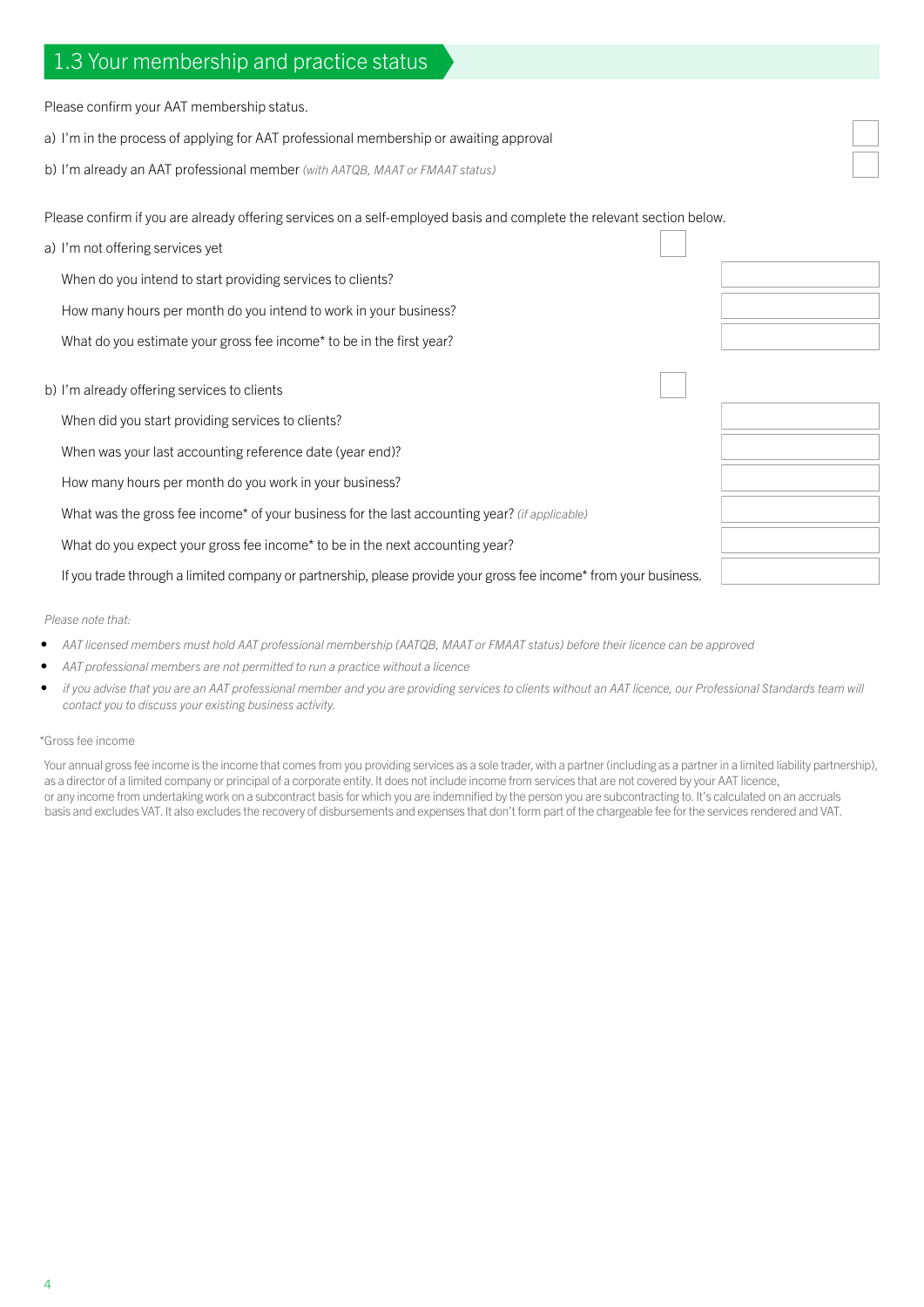| .4 Your business model                                                                                                                                                                                   |                                                          |  |  |  |
|----------------------------------------------------------------------------------------------------------------------------------------------------------------------------------------------------------|----------------------------------------------------------|--|--|--|
| Which of the following models will your business trade as?                                                                                                                                               |                                                          |  |  |  |
| Sole trader<br>Limited company                                                                                                                                                                           | Partnership<br>Limited liability partnership             |  |  |  |
|                                                                                                                                                                                                          |                                                          |  |  |  |
| If you trade as a limited company or limited liability partnership, please provide the company registration number                                                                                       |                                                          |  |  |  |
|                                                                                                                                                                                                          |                                                          |  |  |  |
| If you trade through a limited company, partnership or limited liability partnership please confirm your percentage share                                                                                |                                                          |  |  |  |
|                                                                                                                                                                                                          |                                                          |  |  |  |
|                                                                                                                                                                                                          |                                                          |  |  |  |
| 1.5 Your additional parties                                                                                                                                                                              |                                                          |  |  |  |
|                                                                                                                                                                                                          |                                                          |  |  |  |
| How many partners, directors or shareholders are there in your firm (not including you)?                                                                                                                 |                                                          |  |  |  |
| If there are none, please enter '0'.                                                                                                                                                                     |                                                          |  |  |  |
| How many employees are there in your firm? If there are none, please enter 'O'.<br>Please do not include yourself or any partners, shareholders or directors.                                            |                                                          |  |  |  |
|                                                                                                                                                                                                          |                                                          |  |  |  |
| How many subcontractors are there in your firm? If there are none, please enter 'O'.<br>Please do not include yourself or any partners, shareholders or directors.                                       |                                                          |  |  |  |
|                                                                                                                                                                                                          |                                                          |  |  |  |
| Please note that if you have subcontractors, you must have written arrangements specifying responsibilities, supervision and requirements for independence,<br>confidentiality and competence.           |                                                          |  |  |  |
| Partner, director and shareholder details (if applicable)                                                                                                                                                |                                                          |  |  |  |
| If you have indicated that there are additional partners, directors or shareholders within your firm, please provide their details below and their                                                       |                                                          |  |  |  |
| percentage share. Your shares, when combined with those of your additional parties must equal 100%. Use the additional parties section<br>if you have more than two partners, directors or shareholders. |                                                          |  |  |  |
|                                                                                                                                                                                                          |                                                          |  |  |  |
|                                                                                                                                                                                                          |                                                          |  |  |  |
| Mrs<br>Miss<br>Mr<br>Ms                                                                                                                                                                                  | Mr<br>Mrs<br>Ms<br>Miss                                  |  |  |  |
| Other (please specify)                                                                                                                                                                                   | Other (please specify)                                   |  |  |  |
| First name(s)                                                                                                                                                                                            | First name(s)                                            |  |  |  |
|                                                                                                                                                                                                          |                                                          |  |  |  |
| Surname/last name                                                                                                                                                                                        | Surname/last name                                        |  |  |  |
|                                                                                                                                                                                                          |                                                          |  |  |  |
| Professional body (if applicable)                                                                                                                                                                        | Professional body (if applicable)                        |  |  |  |
|                                                                                                                                                                                                          |                                                          |  |  |  |
| AAT membership number (if applicable)                                                                                                                                                                    | AAT membership number (if applicable)                    |  |  |  |
|                                                                                                                                                                                                          |                                                          |  |  |  |
|                                                                                                                                                                                                          |                                                          |  |  |  |
| Percentage share                                                                                                                                                                                         | Percentage share                                         |  |  |  |
|                                                                                                                                                                                                          |                                                          |  |  |  |
| Do they offer accountancy services to clients? Yes<br>No.                                                                                                                                                | Do they offer accountancy services to clients? Yes<br>No |  |  |  |
| (If they offer only administration support, select 'No')                                                                                                                                                 | (If they offer only administration support, select 'No') |  |  |  |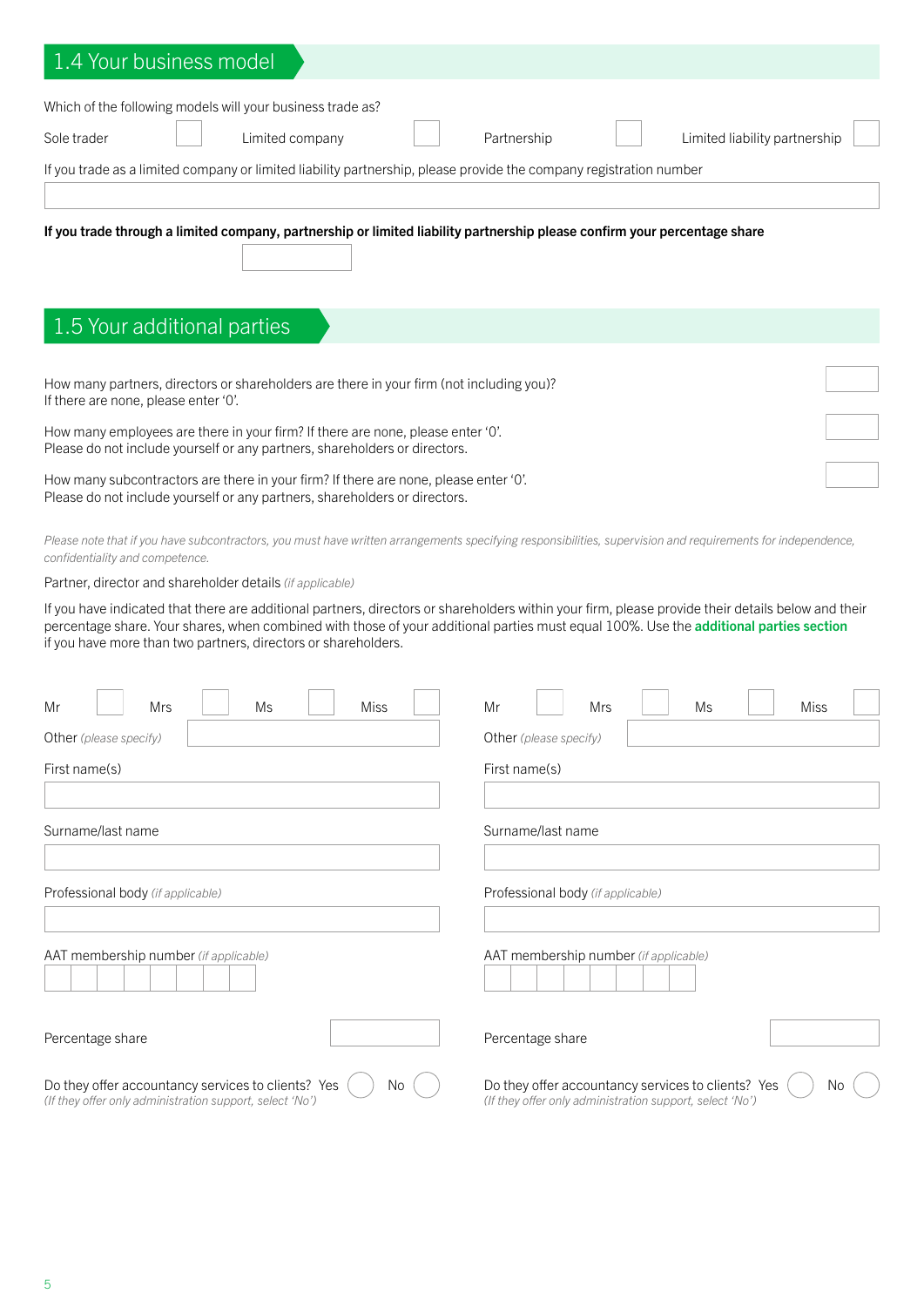# 1.6 Your clients

| How many clients do you currently have?                                                                   |                             |  |           |  |
|-----------------------------------------------------------------------------------------------------------|-----------------------------|--|-----------|--|
| Please provide an estimate below of how many clients you expect to engage with during the next 12 months. |                             |  |           |  |
| Number of sole traders                                                                                    | Number of partnerships      |  |           |  |
| Number of limited liability partnerships                                                                  | Number of limited companies |  |           |  |
| Number of charities                                                                                       | Number of self-assessments  |  |           |  |
| Number of other clients                                                                                   |                             |  |           |  |
| Do you handle clients' money?                                                                             | Yes                         |  | <b>No</b> |  |
|                                                                                                           |                             |  |           |  |

*Please note that:*

- *• you must issue letters of engagement to each client you can use our templates to help you with this*
- *• you must hold a client bank account and act in accordance with AAT's Clients' Money policy available at [aat.org.uk/aatstandards](https://aat.org.uk/aatstandards) if you handle clients' money*
- *• continuity of practice cover is required if you have seven or more clients (see section 3.4).*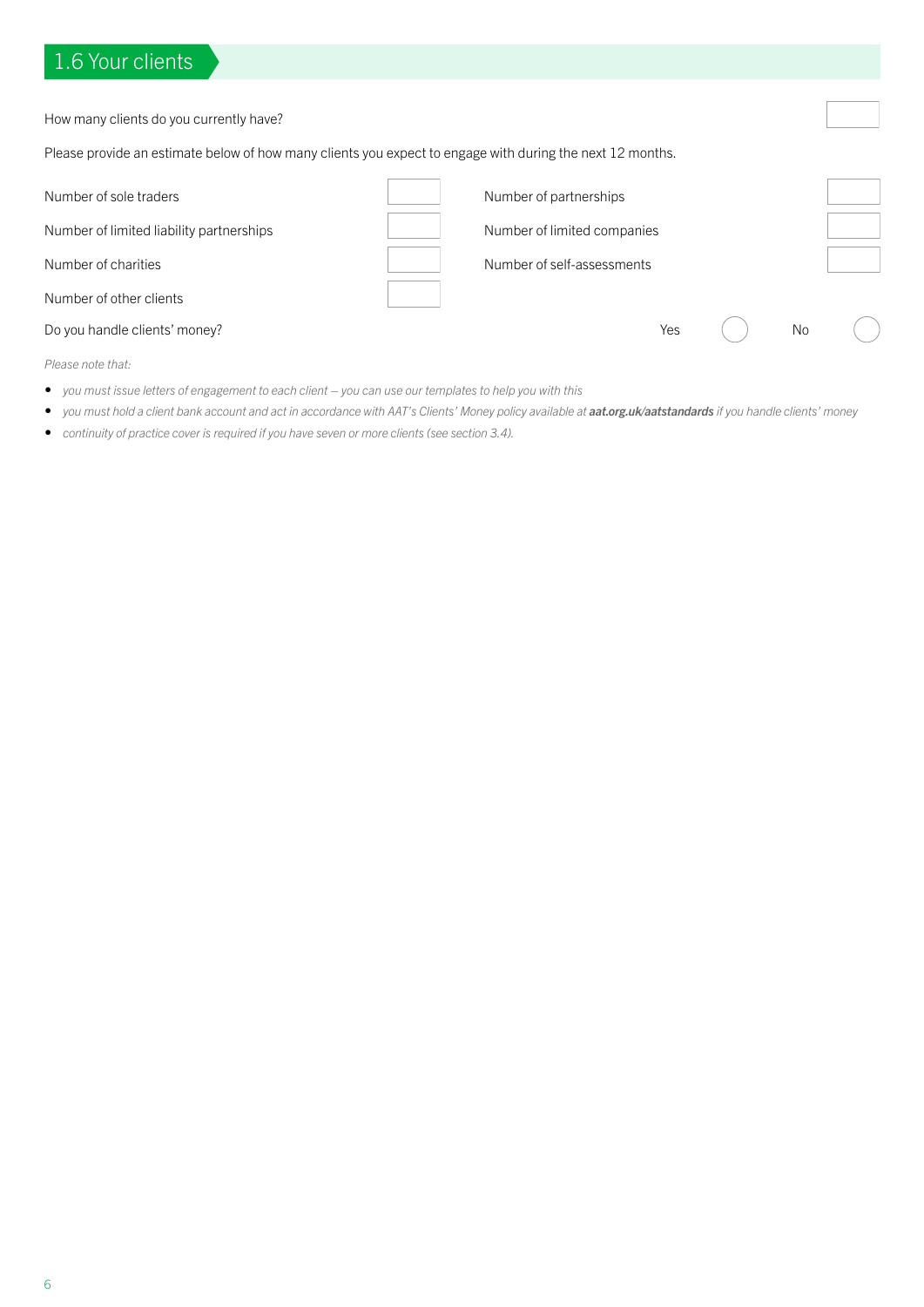## Part 2

In this section you will need to:

- tell us about the services you wish to offer and the experience you have in each area
- confirm you've passed the online diagnostic tests

If you're applying to be an AAT Licensed Accountant, you'll also need to:

• confirm your practice management experience.

# 2.1 Your services

Please tick which services you would like your licence to cover.

The services you can provide depend on the licence you hold. Each service is categorised within one of four tiers based on risk level, with Tier 1 having the highest risk level and Tier 4 being the lowest risk.

An overview of each service is shown on pages 8–16 and full details are available at **[aat.org.uk/licence](https://aat.org.uk/licence)** 

| <b>Service</b>                                                                                                                                                                                                                                                                                     | <b>Tier</b>    | <b>AAT Licensed</b><br><b>Bookkeeper</b> | <b>AAT Licensed</b><br><b>Accountant</b> |
|----------------------------------------------------------------------------------------------------------------------------------------------------------------------------------------------------------------------------------------------------------------------------------------------------|----------------|------------------------------------------|------------------------------------------|
| Bookkeeping                                                                                                                                                                                                                                                                                        |                |                                          |                                          |
| Financial accounts and accounts preparation for sole traders and partnerships                                                                                                                                                                                                                      |                |                                          |                                          |
| VAT                                                                                                                                                                                                                                                                                                | 4              |                                          |                                          |
| Computerised accountancy systems                                                                                                                                                                                                                                                                   |                |                                          |                                          |
| Payroll                                                                                                                                                                                                                                                                                            |                |                                          |                                          |
| Financial accounts and accounts preparation for statutory purposes                                                                                                                                                                                                                                 |                |                                          |                                          |
| Budgeting and forecasting                                                                                                                                                                                                                                                                          | 3              |                                          |                                          |
| Management accounting                                                                                                                                                                                                                                                                              |                |                                          |                                          |
| Personal Income Tax                                                                                                                                                                                                                                                                                |                |                                          |                                          |
| <b>Business Income Tax</b>                                                                                                                                                                                                                                                                         |                |                                          |                                          |
| Inheritance Tax                                                                                                                                                                                                                                                                                    | $\overline{c}$ |                                          |                                          |
| Capital Gains Tax                                                                                                                                                                                                                                                                                  |                | These services<br>are not available      |                                          |
| Corporation Tax                                                                                                                                                                                                                                                                                    |                |                                          |                                          |
| Limited assurance engagement                                                                                                                                                                                                                                                                       |                | Bookkeepers                              |                                          |
| Independent examination                                                                                                                                                                                                                                                                            |                |                                          |                                          |
| Company secretarial services<br>Due to the risk of money laundering, please note that if you are approved to offer Company<br>secretarial services, your details will be passed to HMRC who hold a register of all TCSPs<br>(Trust and Company Service Providers).<br>This is a legal requirement. |                |                                          |                                          |
| Internal audit                                                                                                                                                                                                                                                                                     |                |                                          |                                          |
| Forensic accounting                                                                                                                                                                                                                                                                                |                |                                          |                                          |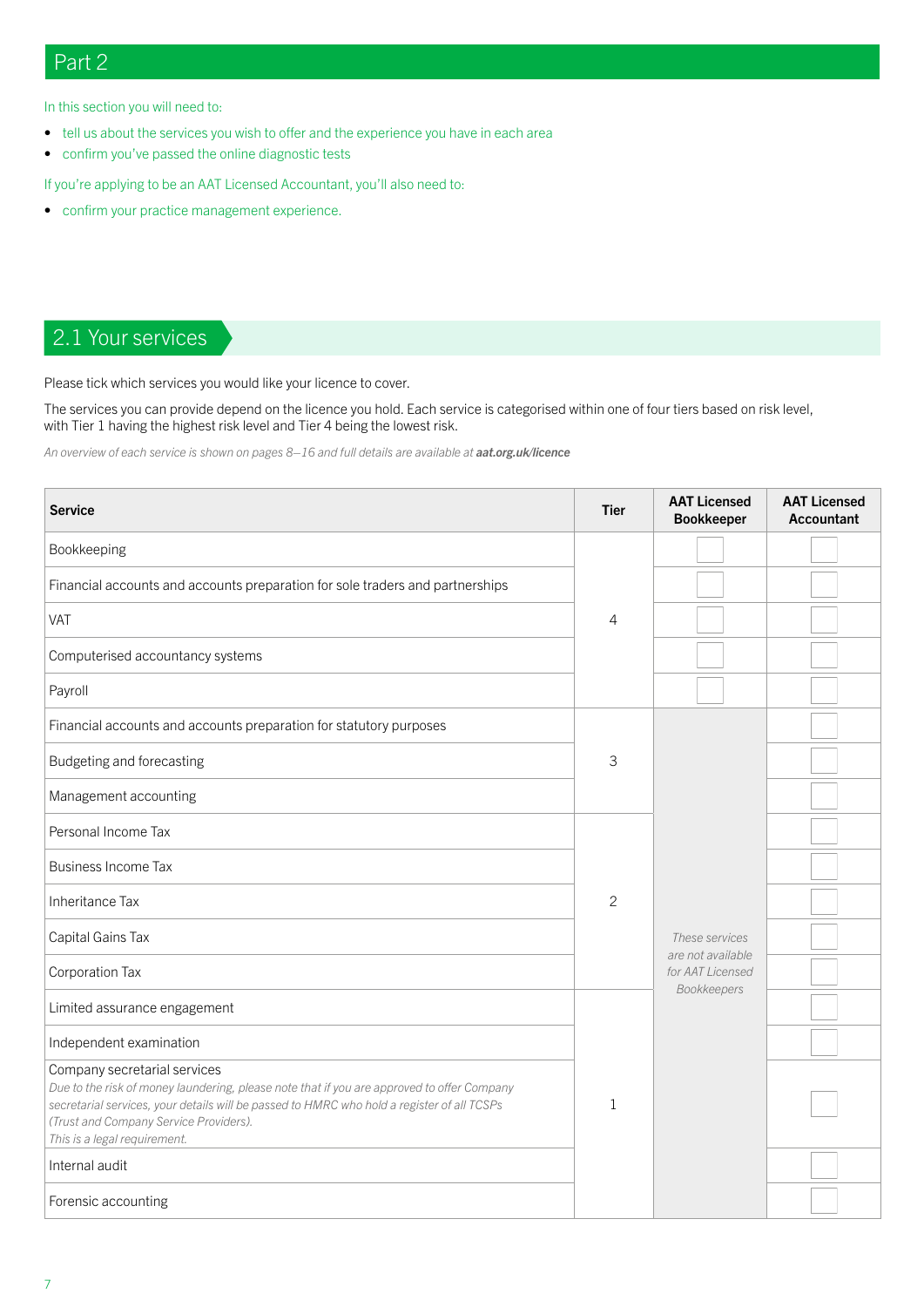## 2.2. Work experience

For each of the services you wish to be licensed in you will need to confirm that you have work experience in key areas of the service. You will need to have practical experience in all the key areas and be able to competently perform them.

If you do not have work experience in all of the key areas of a service we cannot approve your licence in this service. You can apply to add the service when you have the required work experience.

It is important that you are competent in all aspects of each service you intend to offer to clients, full details about what each licence service includes can be found at [AAT licences and services | AAT](https://www.aat.org.uk/membership/licensed-membership-be-your-own-boss/licences-and-services)

## Tier 4 services

#### Bookkeeping

This service relates to the recording of actual transactions in monetary terms to trial balance only, without any adjustments. This service is categorised as a Tier 4 service.

You will need to have experience in the following areas in order to be approved in this service:

- bank reconciliations
- making and maintaining accurate records of financial transactions and keeping the business up to date and compliant
- recording cash transactions.

I confirm that I have work experience in all of the above areas

#### Financial accounting and accounts preparation for sole traders and partnerships

This service relates to the preparation of financial accounts for sole traders and partnerships but specifically excludes any accounts required for statutory purposes under the prevailing Companies Acts. This service is categorised as a Tier 4 service.

You will need to have experience in the following areas in order to be approved in this service:

- preparing trial balance profit and loss and balance sheets for sole traders and partnerships
- discussing and explaining accounts with clients
- analysis of trial balance
- making accounting or financial adjustments.

I confirm that I have work experience in all of the above areas

#### Value added tax

This service relates to the preparation of VAT returns and is categorised as a Tier 4 service..

You will need to have experience in the following areas in order to be approved in this service:

- preparing quarterly VAT returns
- correcting errors to VAT returns
- advising on Making Tax Digital (MTD)
- advising on VAT registration thresholds.

I confirm that I have work experience in all of the above areas

#### Computerised accountancy systems

This service relates to the installation of and training on accounting software for clients. This service is categorised as a Tier 4 service.

You will need to have experience in the following areas in order to be approved in this service:

- knowledge of various accountancy systems
- assisting in choosing an appropriate software package
- setting up a client on a computerised package
- training and assisting clients on accountancy software.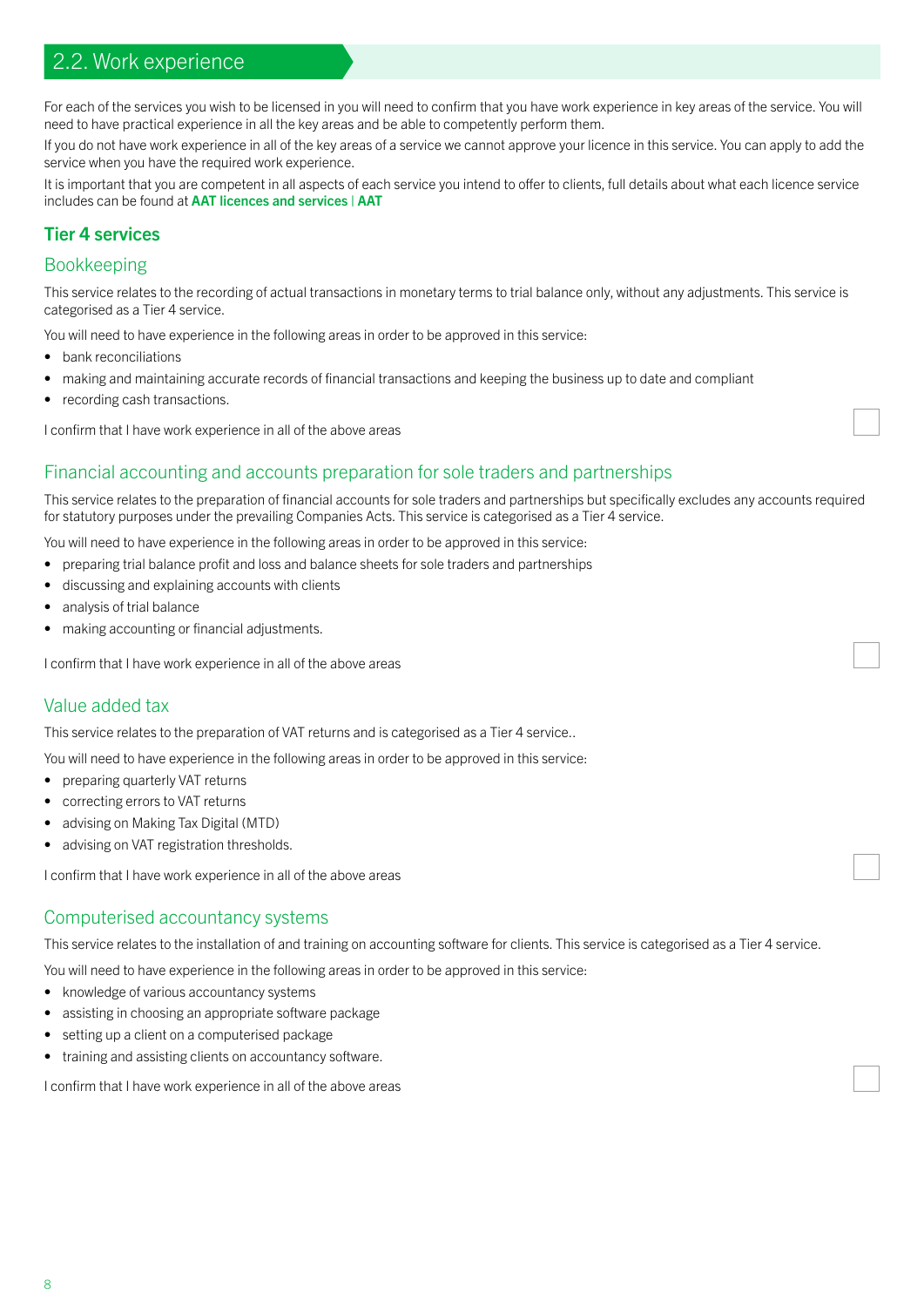## Payroll

This service relates to the calculation of the net pay due to a client's employees after taking into account all deductions and reimbursement of expenses. This service is categorised as a Tier 4 service.

You will need to have experience in the following areas in order to be approved in this service:

- preparing monthly and weekly payroll including processing of statutory pension and year-end procedures
- producing payroll reconciliations on a monthly basis
- discussing tax calculations with staff and clients
- discussing payment queries with staff and clients
- pensions administration and submission including auto enrolment
- Real Time Information (RTI), Statutory payments processing (e.g. Sick Pay (SSP).

I confirm that I have work experience in all of the above areas

#### Tier 3 services

#### Financial accounts and accounts preparation for statutory purposes

This service relates to the preparation of the full and abbreviated statutory accounts that are compliant with prevailing legislation including the Companies Act and current UK GAAP. This service is categorised as a Tier 3 service.

You will need to have experience in the following areas in order to be approved in this service:

- preparing accounts from a variety of sources, such as base records, bank statements or completed bookkeeping packages
- preparing statutory accounts from the company's financial accounts at the end of the financial period
- keeping accounts accurate and up to date
- advising about and meeting deadlines for submissions
- filing of accounts to statutory bodies such as Companies House.

I confirm that I have work experience in all of the above areas

#### Budgeting and forecasting

This service relates to the preparation of financial reports before the accounting period(s) and the prediction of relevant future factors affecting a business and its environment. This service is categorised as a Tier 3 service.

You will need to have experience in the following areas in order to be approved in this service:

- preparing and presenting regular management pack/s, comparing budget with actuals and explaining the variances
- collaborating on the best format for the management pack
- communicating budget and forecasting information to a client.

I confirm that I have work experience in all of the above areas

#### Management accounting

This service relates to the preparation of summarised accounting data reports for the owner or management team of a business, on a frequent basis. This service is categorised as a Tier 3 service.

You will need to have experience in the following areas in order to be approved in this service:

- preparing management accounts for the board/clients including prepayments, accruals and other journals
- performing variance analysis, making meaningful comments on variances, explaining large variances to clients
- communicating management accounting information to a client.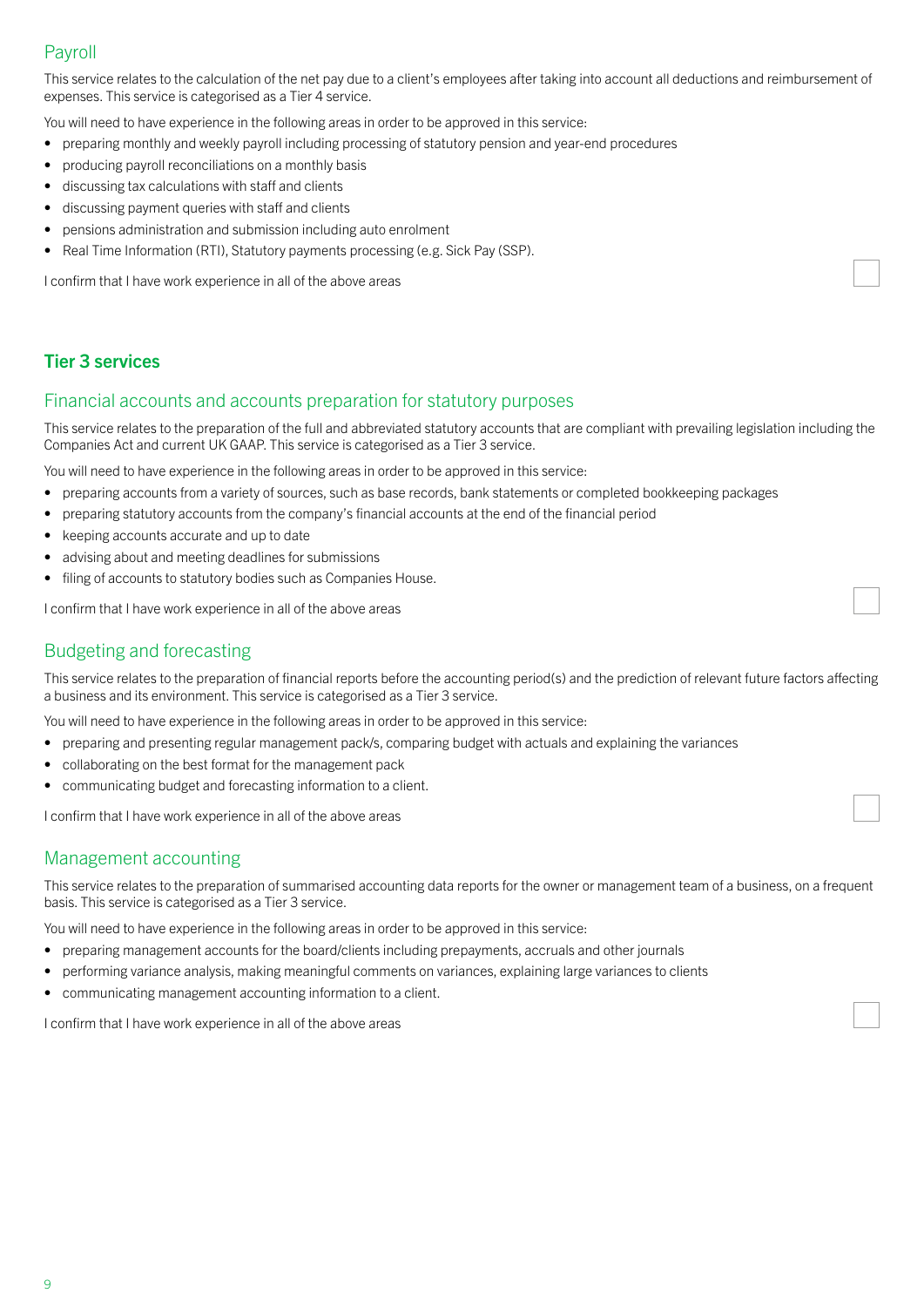## Tier 2 services

## Personal Income Tax

This service relates to the calculation of an individual's Income Tax liability, taking into account their total taxable income received in a tax year. This service is categorised as a Tier 2 service.

You will need to have experience in the following areas in order to be approved in this service:

- completing and submitting personal tax returns
- discussing tax returns with clients and advising when and how payments should be made
- discussing and explaining coding notices with clients
- explain the potential liabilities based on client income
- calculating tax liability from total relevant income after the deduction of relevant allowances and reliefs
- advising on tax rules and regulations.

I confirm that I have work experience in all of the above areas

## Business Income Tax

This service relates to the calculation of the profits/losses for tax purposes of an unincorporated business and applying all prevailing legislation to complete all relevant HMRC returns. This service is categorised as a Tier 2 service.

You will need to have experience in the following areas in order to be approved in this service:

- preparing accounts and calculating appropriate tax rates to calculate charges
- liaising with HMRC on a client's behalf
- explaining principles of business tax with clients
- submitting income tax returns within imposed deadlines and complying with current legislation
- advising on tax payment amounts and deadlines.

I confirm that I have work experience in all of the above areas

## Inheritance Tax

This service relates to the tax payable either on the advent of a person's death, or at the time of making a chargeable lifetime transfer, including the completion of all relevant HMRC returns. This service is categorised as a Tier 2 service.

You will need to have experience in the following areas in order to be approved in this service:

- calculating Inheritance tax due and advising on Inheritance tax planning
- advising client re information required to produce returns
- advising clients re the process and liabilities of Inheritance tax
- reviewing Inheritance tax returns due to HMRC
- demonstrating knowledge of Inheritance tax deadlines.

I confirm that I have work experience in all of the above areas

## Capital Gains Tax

This service relates to quantifying the gain chargeable to tax, or loss for relief against other gains, arising from the disposal of a capital asset. This service is categorised as a Tier 2 service.

You will need to have experience in the following areas in order to be approved in this service:

- calculating gains made on sale of assets and relevant tax charges
- advising on all valid reductions and reliefs and on how to utilise annual exemption to minimise Capital Gains Tax liability
- advising on when and how to report any Capital Gains Tax, such as property disposals.

I confirm that I have work experience in all of the above areas

## Corporation Tax

This service relates to the tax liability arising on the taxable profits of an incorporated business, charity, club, co-operative or other unincorporated association. This service is categorised as a Tier 2 service.

- You will need to have experience in the following areas in order to be approved in this service:
- advising of payment amounts and deadlines
- completing and submitting Corporation Tax returns
- preparing Corporation Tax computations based on accounts produced
- advising on dis/allowable expenses, deductions and reliefs.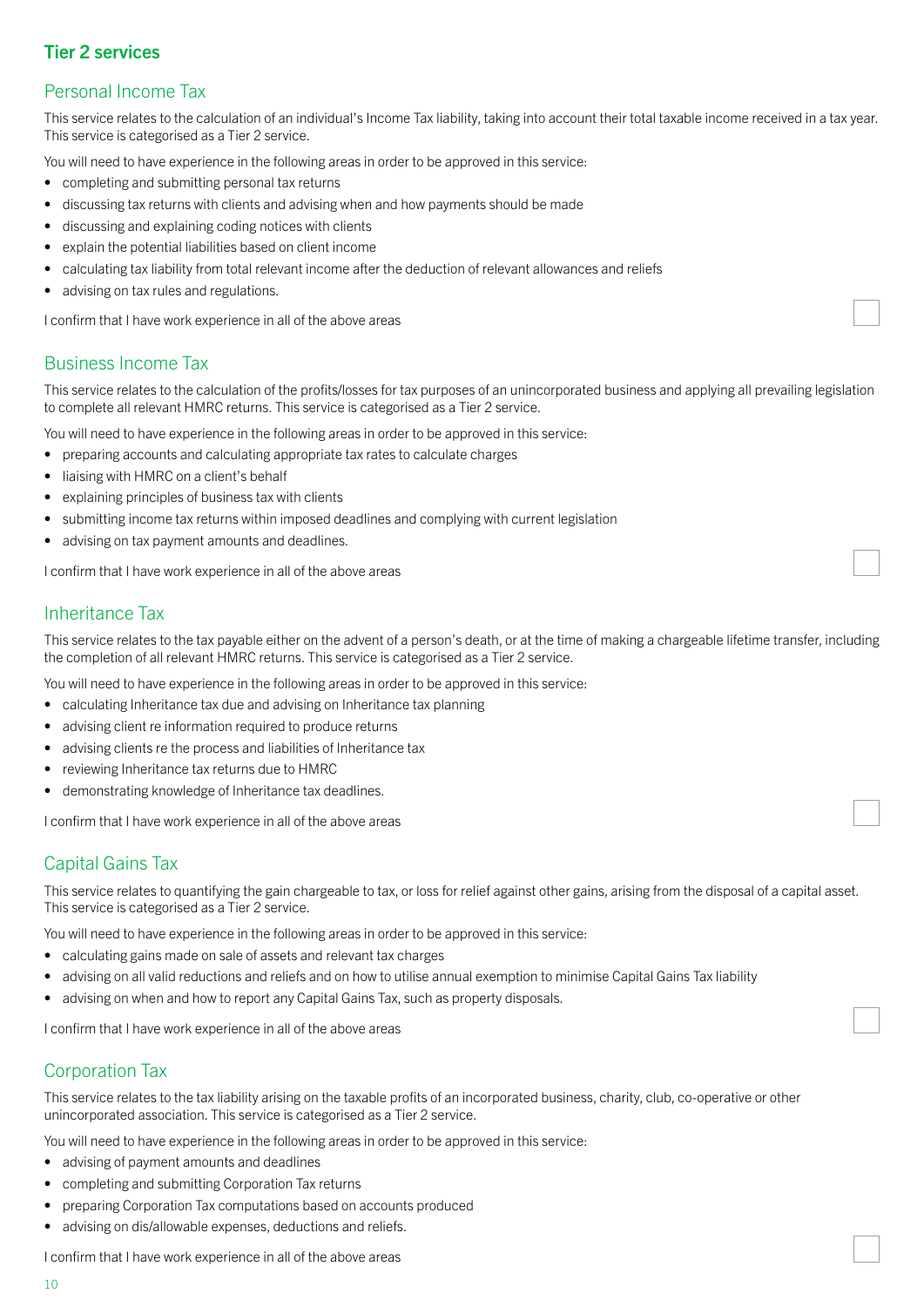## Tier 1 services

## Limited assurance engagement

This service relates to relates to evaluating financial statements and expressing an assurance that nothing has come to your attention to refute the principal's statement that they give a true and fair view. This negative assurance can be used to help others make more confident decisions. This service is categorised as a Tier 1 service.

You will need to have experience in the following areas in order to be approved in this service:

- gathering required information from the client
- accounts preparation and finalisation in the appropriate format
- advising on relevant disclosures
- reporting back to the client.

I confirm that I have work experience in all of the above areas

I confirm I have read and will consider the Code of Professional Ethics: independence provisions relating to review [and assurance engagements](https://www.aat.org.uk/prod/s3fs-public/assets/Code-Professional-Ethics-independence-provisions-review-assurance-engagements.pdf) when providing this service.

#### Independent examination

This service relates to reviewing the accounting records kept by a charity and comparing those against the accounts presented, seeking out unusual items or disclosures identified. This service is categorised as a Tier 1 service.

You will need to have experience in the following areas in order to be approved in this service:

- reviewing accounts produced and ensuring that they were accurate in line with relevant reporting standards
- preparing accounts in line with the Independent examination of charity accounts examiners directions and guidance
- working with and advising trustees and others
- explaining relevant HMRC and Companies House legislations
- explaining the Charities Act
- explaining deadlines
- explaining Statements of Recommended Practice (SORP).

I confirm that I have work experience in all of the above areas

#### Company secretarial services (trust or company service providers (TCSP))

#### This service relates to:

(a) forming companies or other legal persons;

(b) acting, or arranging for another person to act:

- i. as a director or secretary of a company;
- ii. as a partner of a partnership; or
- iii. in a similar capacity in relation to other legal persons;
- (c) providing a registered office, business address, correspondence or administrative address or other related services for a company, partnership or any other legal person or legal arrangement;
- (d) acting, or arranging for another person to act, as:
	- i. a trustee of an express trust or similar legal arrangement; or
	- ii. a nominee shareholder for a person other than a company whose securities are listed on a regulated market.

This service is categorised as a Tier 1 service.

You will need to have experience in the following areas in order to be approved in this service:

- arranging the incorporation (registration) of a business as a limited company (or other legal persons) on Companies House
- identifying and recording the people who own or control the company (including persons with significant control) on Companies House
- advising on or arranging Corporation Tax registration on behalf of the client at the same time as registering with Companies House
- acting or arranging for another person to act as a director, secretary, partner, trustee, or nominee shareholder and ensuring all appointment details are filed correctly at Companies House
- preparing company updates and submitting them to Companies House on a client's behalf.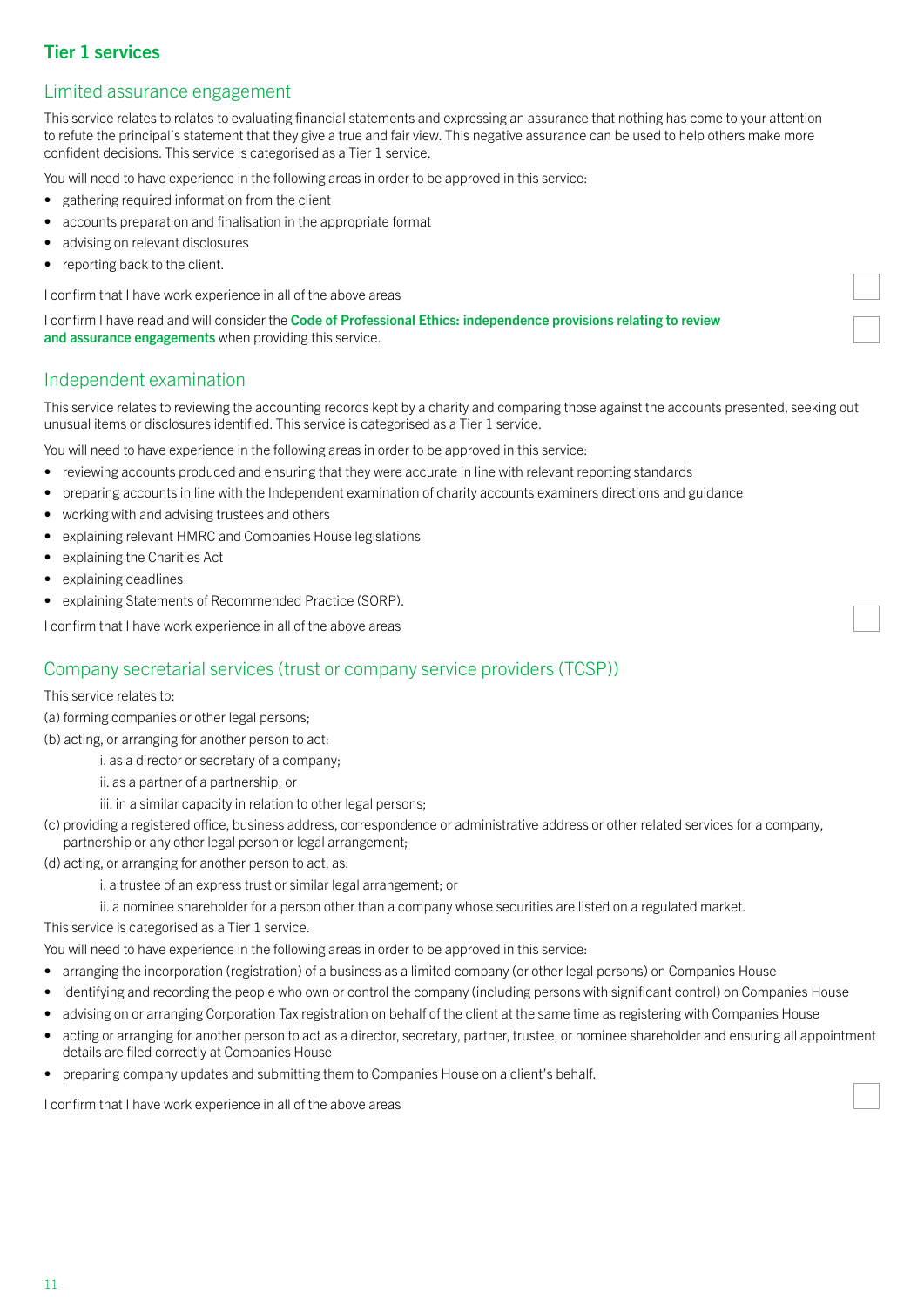## Internal audit

This service relates to assessing an organisation's effectiveness of management, financial controls and governance processes with a view to improve it. This service is categorised as a Tier 1 service.

You will need to have experience in the following areas in order to be approved in this service:

- carrying out internal audit and controls to assess effectiveness related to regulatory and financial reporting
- liaising with business unit owners to improve the effectiveness of financial controls and governance
- gathering required information from the client
- reporting back to the client.

I confirm that I have work experience in all of the above areas

#### Forensic accounting

This service relates to the analysis of financial and non-financial information that is required as part of a dispute, litigation or legal proceeding. This service is categorised as a Tier 1 service.

You will need to have experience in the following areas in order to be approved in this service:

- reviewing fraudulent bank accounts in a subcontractor business
- assisting with legal proceedings
- providing an in depth examination of accounting and other records.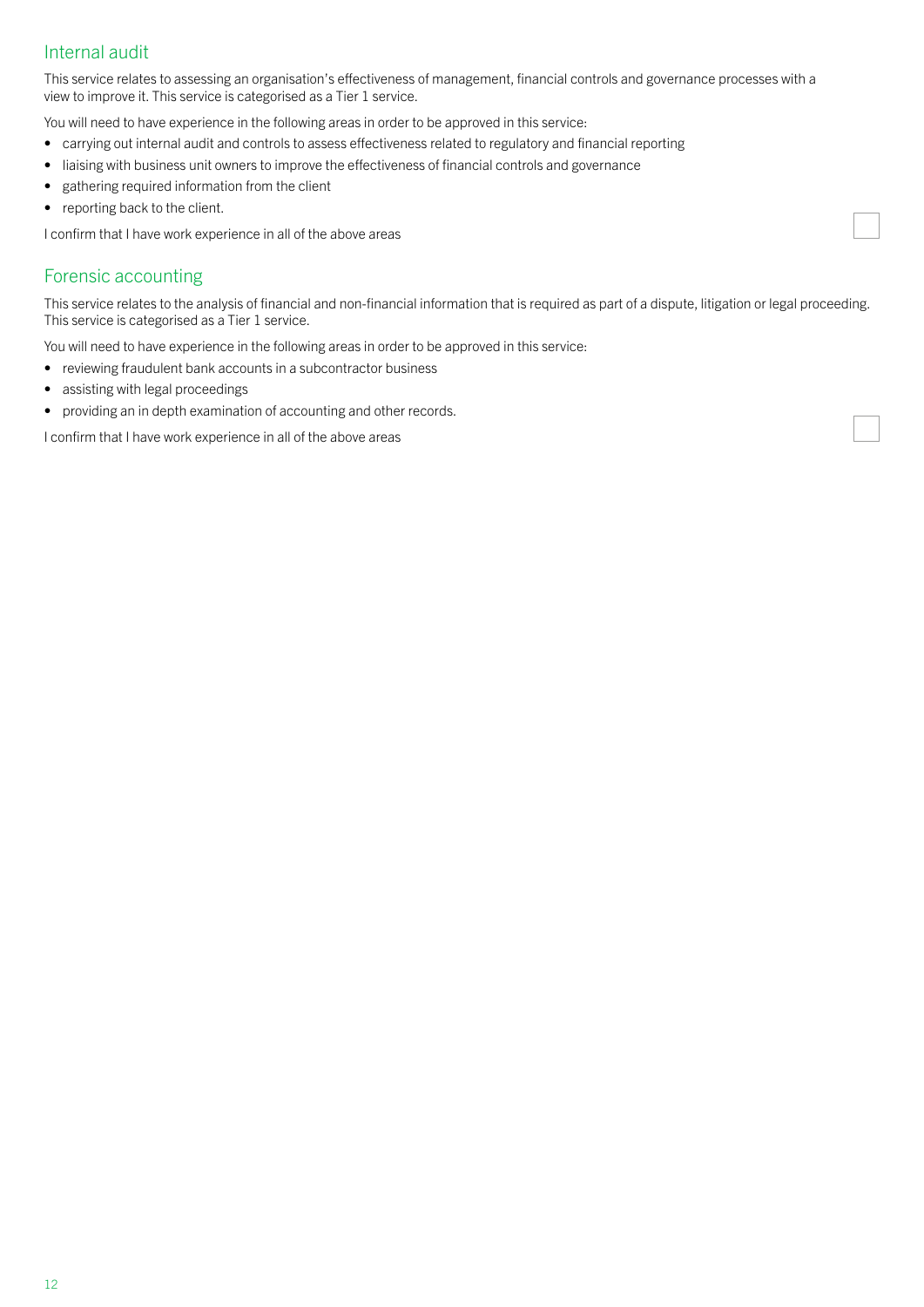## 2.3 Practice management experience (AAT Licensed Accountant applicants only)

You'll need to confirm that you have experience in key areas of running a practice. You need to have practical experience and be able to competently perform the tasks or apply the knowledge in practice. This could be from any practical work and training you have undertaken or your involvement in running a practice as an employee. This is not an exhaustive list but are the key areas we expect you to have experience in.

Please tick all the areas you have practical work experience in.

#### Anti-money laundering

- Client due diligence
- Firm-wide risk assessment
- Ongoing monitoring of red flags
- Record keeping
- Awareness and staff training
- Internal controls
- Suspicious activity reports (SARs)
- Periodic compliance review

If you do not have practical work experience in anti-money laundering please tell us about the CPD you have undertaken. Please note that you may not be approved to offer the full range of services you have applied for if you do not hold sufficient practice management experience.

#### Laws, regulations and professional standards

- *Provision of Services Act*
- Accounting standards
- Statutory accounts disclosures
- *Bribery Act 2010*
- *Proceeds of Crime Act*

If you do not have practical work experience in these areas please tell us about the CPD you have undertaken. Please note that you may not be approved to offer the full range of services you have applied for if you do not hold sufficient practice management experience.

#### Data protection and security

- IT procedures
- Cyber security
- GDPR and data protection requirements

If you do not have practical work experience in clients' money please tell us about the CPD you have undertaken. Please note that you may not be approved to offer the full range of services you have applied for if you do not hold sufficient practice management experience.

#### Client care

- Complaint management
- Ethical considerations for client acceptance/professional judgement
- Letters of engagement and disengagement
- Professional Indemnity Insurance (PII)

If you do not have practical work experience in client care please tell us about the CPD you have undertaken. Please note that you may not be approved to offer the full range of services you have applied for if you do not hold sufficient practice management experience.

#### Clients' money (if applicable)

- Client identification
- Client bank account terms
- Payments and withdrawal
- Records and reconciliation
- Annual review
- Compliance with AAT's *Clients' Money policy*

If you do not have practical work experience in clients' money please tell us about the CPD you have undertaken. Please note that you may not be approved to offer the full range of services you have applied for if you do not hold sufficient practice management experience.

#### Staff development and training (if applicable)

- Managing staff recruitment and screening process
- Identifying staff training and development needs
- Employee appraisals
- Technical material available and how you keep up to date
- Subcontracting agreements

If you do not have practical work experience in clients' money please tell us about the CPD you have undertaken. Please note that you may not be approved to offer the full range of services you have applied for if you do not hold sufficient practice management experience.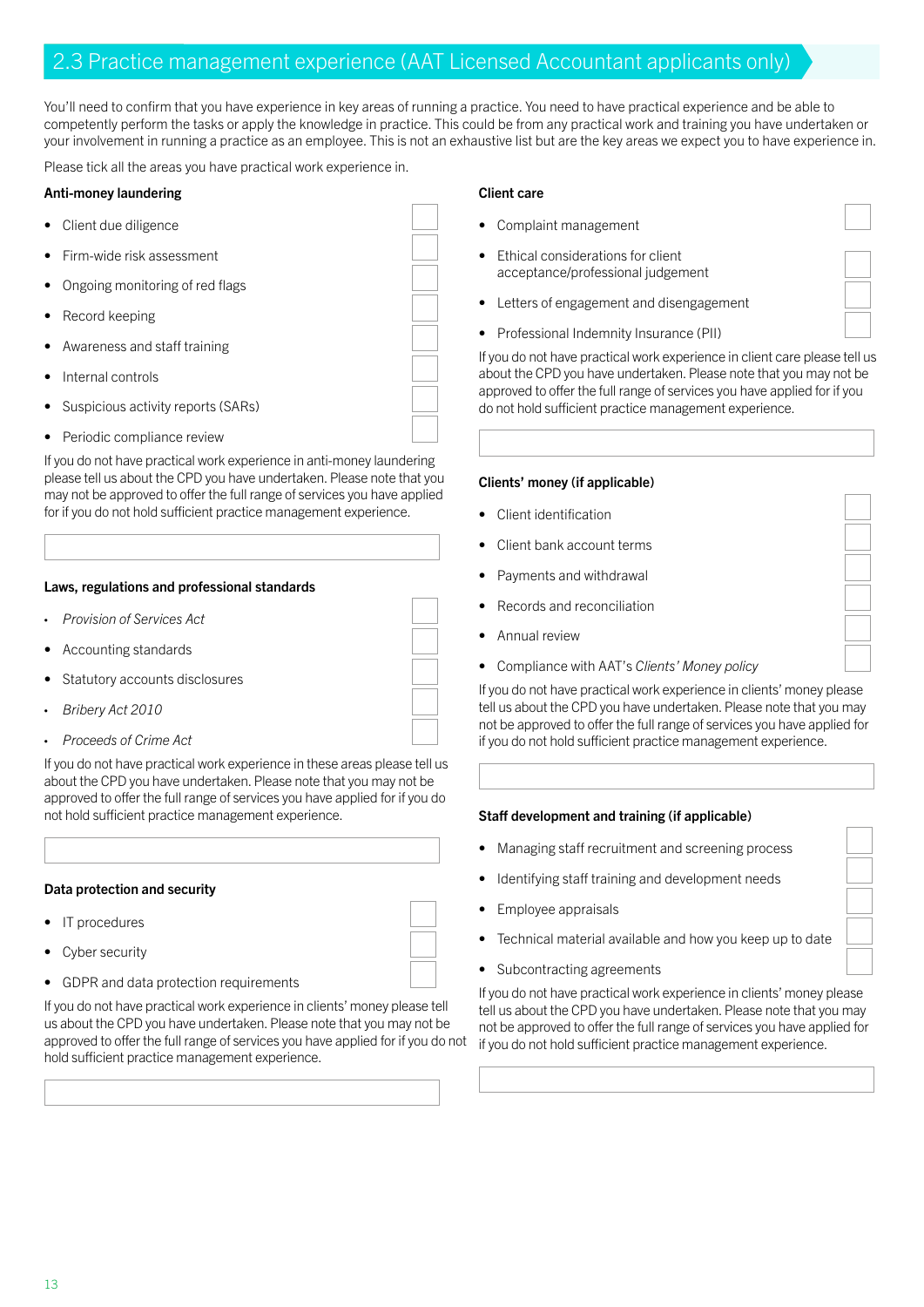You'll need to pass our online anti-money laundering and professional ethics tests (with a score of at least 71%), which can be accessed at [aat.](https://www.aat.org.uk/diagnostic-tests) [org.uk/diagnostic-tests](https://www.aat.org.uk/diagnostic-tests) Both tests consist of multiple choice questions and should take about 20 minutes each to complete.

Please tick to confirm that you have successfully passed AAT's diagnostic tests.

Anti-money laundering **Professional ethics**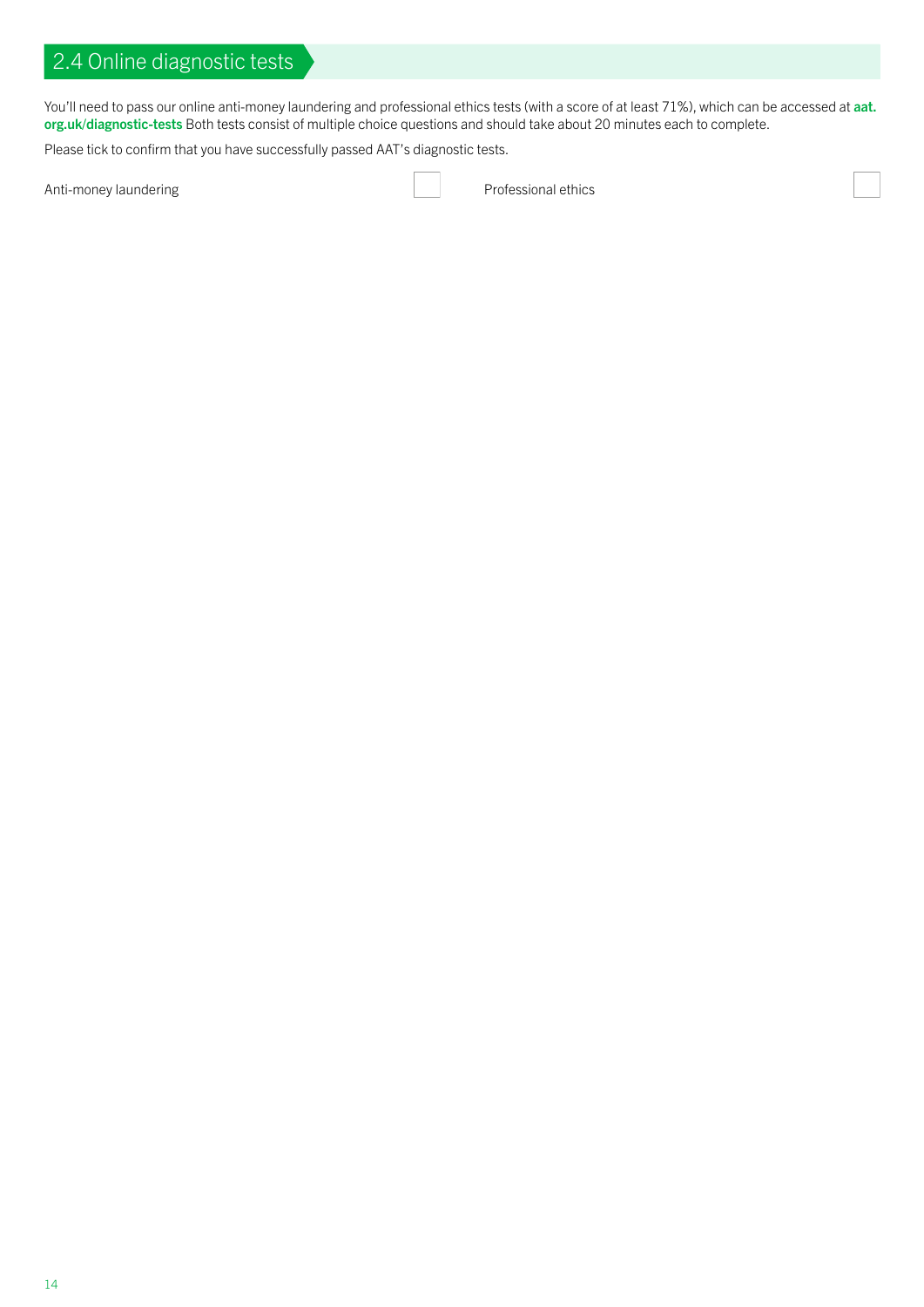In this part of your application you will need to confirm:

- your Money Laundering Reporting Officer
- your anti-money laundering supervision and obtain a Basic Disclosure Certificate to send to them
- your Professional Indemnity Insurance
- your continuity of practice cover
- details of any investment, insurance, pensions, audit or insolvency work you undertake
- you will register with appropriate third parties.

## 3.1 Money Laundering Reporting Officer

All AAT licensed members must have a nominated Money Laundering Reporting Officer (MLRO) within the practice. They must be someone who can be trusted with the responsibility of the role and is senior enough to have access to all your customer files and records to carry out their anti-money laundering duties. Their position must also allow them to draft, implement, and enforce your firm's compliance policies, controls and procedures. You must act as the nominated officer yourself if you are a sole trader with no employees. The role should not be held by an external consultant. The nominated officer must also be a 'fit and proper' person under the current money laundering regulations if your firm is a trust or company service provider.

Please confirm your MLRO.

a) I will act as my firm's MLRO.

b) My firm has an alternative MLRO and their details are below.

| Mr            |                  | Mrs | Ms | Miss |  | Other (please specify)                 |
|---------------|------------------|-----|----|------|--|----------------------------------------|
| First name(s) |                  |     |    |      |  | Surname/last name                      |
|               | Telephone number |     |    |      |  | Qualifications/professional membership |
|               |                  |     |    |      |  |                                        |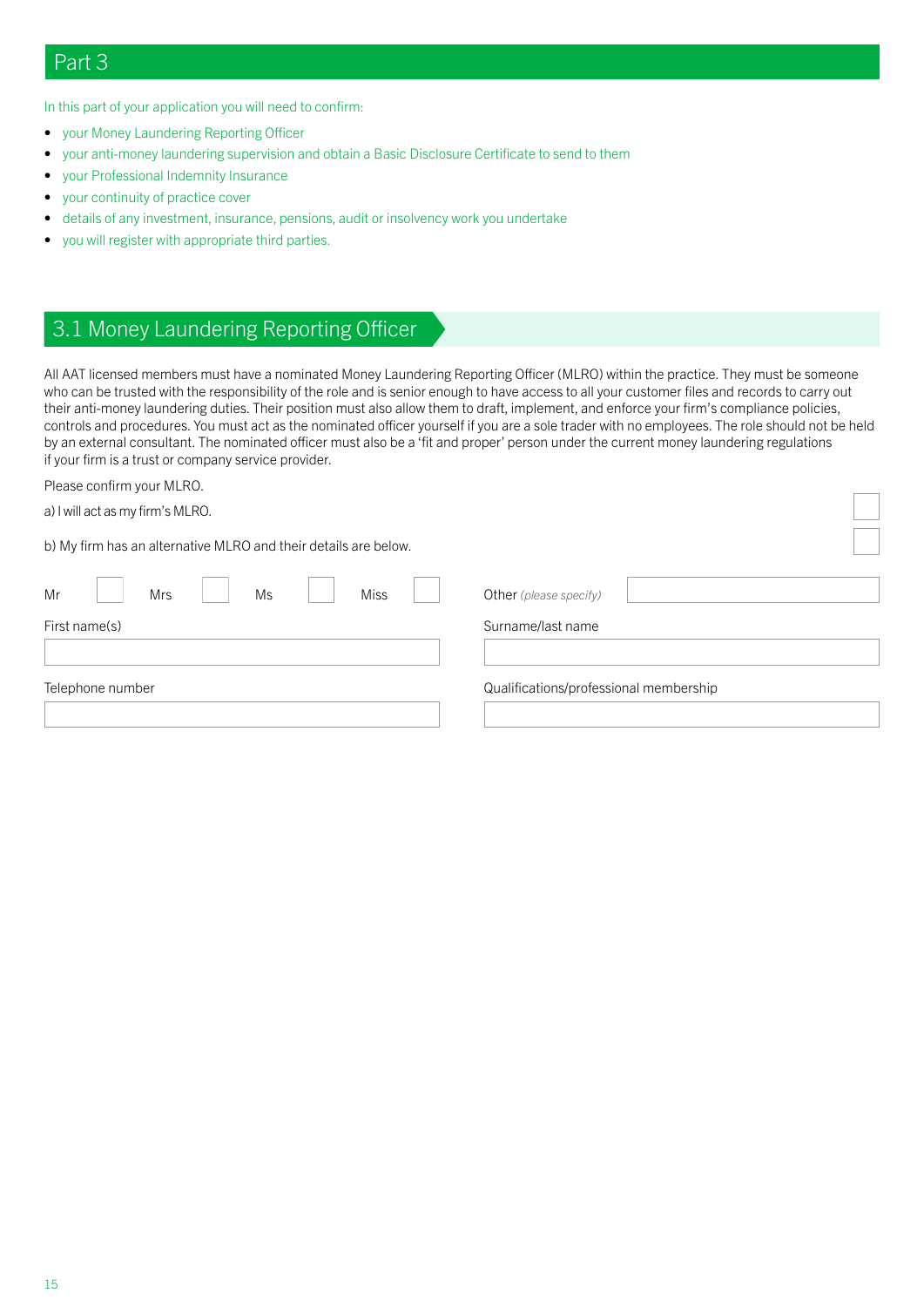## 3.2 Anti-money laundering supervision

All AAT licensed members must register for anti-money laundering (AML) supervision. All members in the UK applying for a licence are eligible to be supervised by us, and the cost of supervision is included within your fee. However, we may contact you if it is more appropriate for your firm to be supervised by an alternative authority.

We exercise our supervisory function by conducting practice assurance reviews and providing support to help you understand the controls and monitoring you must have in place to comply with the current Money Laundering Regulations in force. For further guidance please visit [aat.org.uk/licence](https://aat.org.uk/licence) or [watch this helpful video](https://vimeo.com/595926428/65e3e99b77).

#### 3.2a Please confirm your AML supervisor.

- a) My firm would like AAT to act as my AML supervisor. I will supply a copy of my Basic Disclosure Certificate with my application, which has been issued within the past three months, and will provide information on any BOOMs in my firm. I understand that the AAT Professional Standards team will contact me if my certificate contains details of any relevant convictions.
- b) My firm is already supervised by an alternative supervisor listed below and my firm will remain supervised by them – I will include evidence of my alternative supervision with my application.
- c) I will apply to be supervised by an alternative body listed below as my firm is based in the Channel Islands or the Isle of Man. I will comply with the legislation passed by the States of the Bailiwick of Guernsey, the States of Jersey or Tynwald of Isle of Man as appropriate.

#### Alternative AML supervisor

## $ACCA$   $\cap$   $AIA$   $\cap$   $ATT$   $\cap$   $CAI$   $\cap$   $CIMA$   $\cap$   $CIO$   $\cap$   $FCA$   $\cap$   $FSE$   $\cap$   $GFSC$   $\cap$   $IAB$   $\cap$   $ICAEW$   $\cap$   $ICAS$   $\cap$   $IEG$   $\cap$   $IFSC$   $\cap$

Other *(please note if you are supervised by a body other than AAT, we will contact them for confirmation of your supervision)*

If you are currently in practice and are not registered with a supervisor, please tell us your reasons below:

3.2b Additional details of Beneficial Owners, Officers and Managers (BOOMs) *(to be completed by applicants who wish to be supervised by AAT only)*

Within our role as an AML supervisory body, we must ensure that any Beneficial Owners, Officers or Managers (BOOMs) in your firm are also compliant with the current Money Laundering Regulations. While we will not request to see their certificate, you must ensure that all BOOMs have supplied you with a Basic Disclosure Certificate, and that you notify us if any of their certificates contain details of relevant convictions. For details of who is a responsible person or 'BOOM', visit [aat.org.uk/licence](https://aat.org.uk/licence)

Please provide details of your BOOMs.

- a) I confirm that there are no other BOOMs in my firm.
- b) I confirm that there are BOOMs in my firm and that I have Basic Disclosure Certificates for them. The number of BOOMs in my firm are shown below.

Beneficial Owners *(enter 0 if this category is not applicable)*

Officers *(enter 0 if this category is not applicable)*

Manager *(enter 0 if this category is not applicable)*

If any of the Basic Disclosure Certificates held by your BOOMs hold relevant convictions, please tick this box and our Professional Standards team will contact you to discuss this.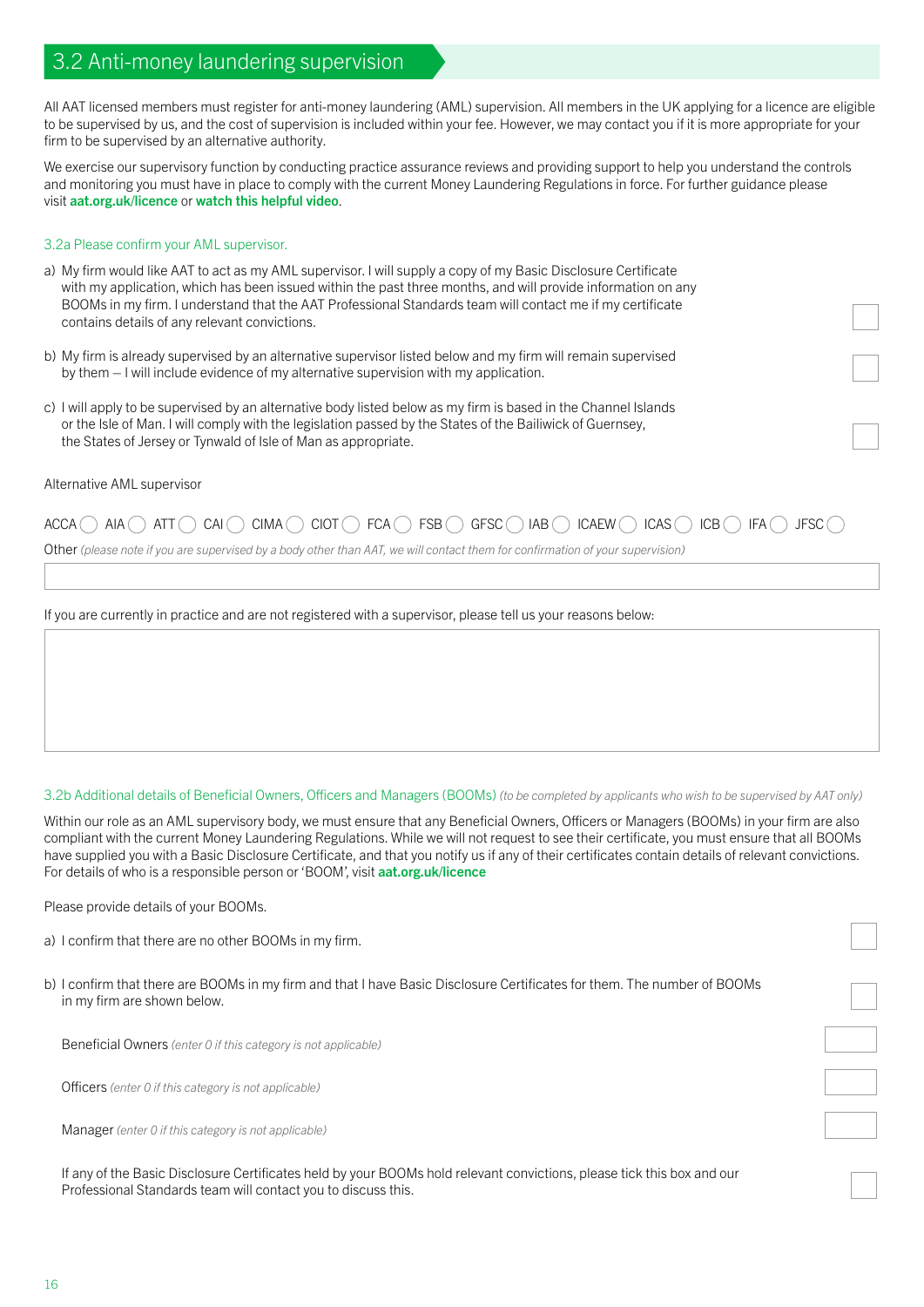## 3.3 Professional Indemnity Insurance (PII)

AAT licensed members are required to have PII in place. PII protects both you and your clients. You can find out more about the cover you need and apply for an exclusive rate on your PII via AAT's partner provider\* at aat.org.uk/pii

*Please note that you must be covered either by your own or the subcontracting accountant's professional indemnity insurance if you are providing services on a subcontractor basis only to a firm of accountants.*

Please confirm the following two statements in relation to your PII:

- a. My PII policy is on an 'any one claim' basis
- b. My PII policy includes full civil liability cover
- c. My PII policy is fully retroactive
- d. My PII policy covers all the services my firm is providing
- e. The minimum level of cover of my PII meets the gross fee income requirements, as set out in AAT's *Professional Indemnity Insurance policy*
- f. I will provide AAT a copy of my PII policy, if requested

I confirm my PII policy meets all the above requirements

#### I confirm I will continue to adhere to the requirements of AAT's Professional Indemnity Insurance policy when renewing my PII

*\*AAT is an introducer appointed representative of Parliament Hill who are authorised and regulated by the Financial Conduct Authority for on-investment insurance mediation only under registration number 308448. You can check this out at [register.fca.org.uk](http://register.fca.org.uk) AAT is not in the same group as the provider.*

## 3.4 Continuity of practice cover

AAT licensed members are required to have continuity of practice cover in place, provided by another sole practitioner or firm of accountants, to protect the interests of clients in the event of being incapacitated through illness, or the cessation of the firm.

If you have six or fewer clients this is optional but recommended.

Please confirm one of the following statements in relation to continuity of practice cover:

1. I have continuity of practice cover in place:

 a. I will inform my clients who my continuity of practice cover is and ensure they are aware of the data sharing arrangements contained within my firm's privacy notice

b. My continuity of practice cover is appropriately qualified and experienced

c. My continuity of practice cover has similar procedures and the services provided are of a comparable nature.

- d. I have a written agreement in place with my continuity of practice that has been signed by both parties
- e. I will provide AAT with a copy of the continuity of practice agreement, if requested

I confirm my continuity of practice cover meets the above requirements

2. I have six or fewer clients and so do not have continuity of practice cover in place

- a. I will inform my clients that I do not have continuity of practice cover
- b. If I gain more than six clients I will ensure continuity of practice cover is in place

I confirm the above in relation to continuity of practice cover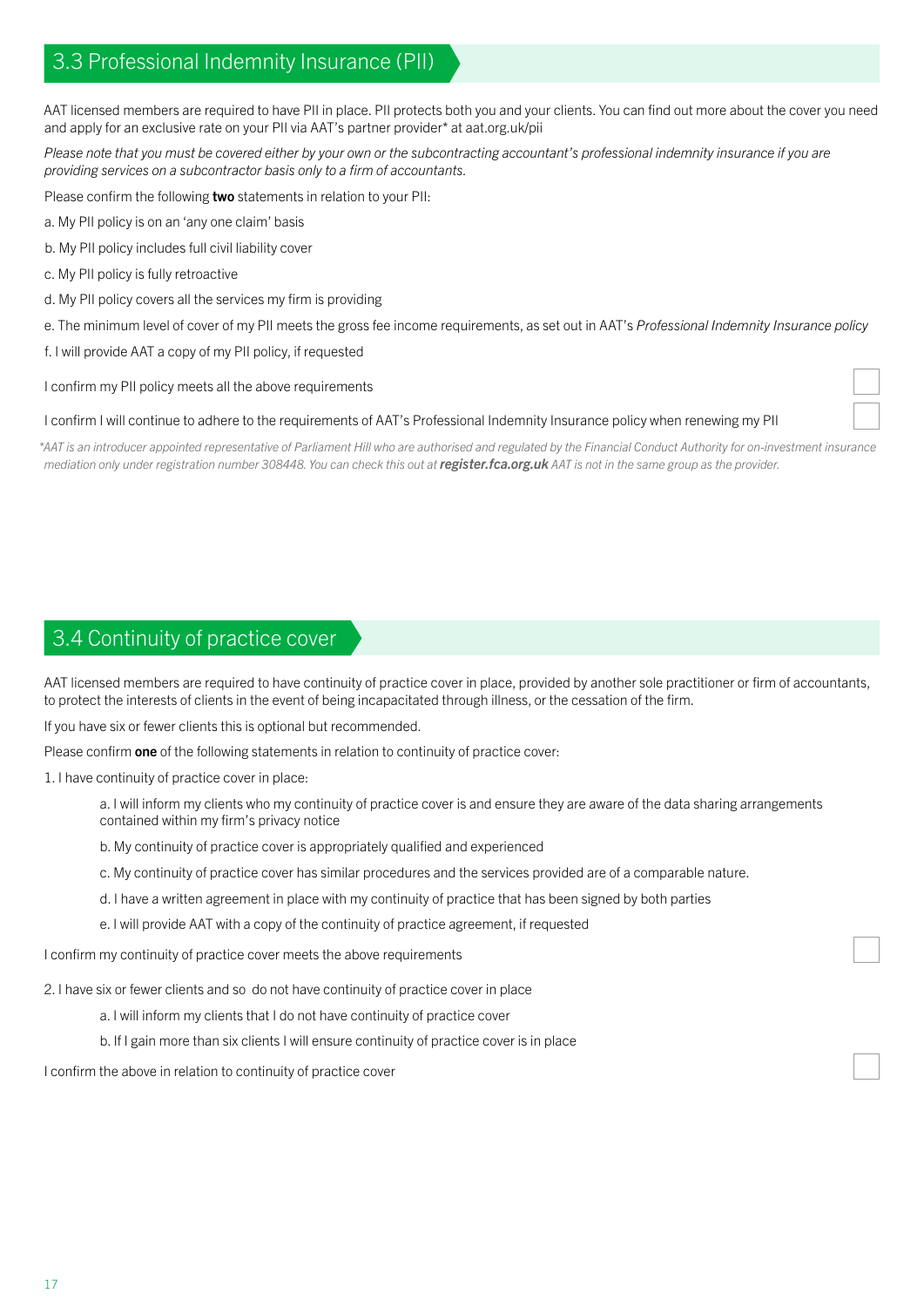## 3.5 Your investment, insurance, pensions, audit or insolvency work

As there are some financial services that AAT is not authorised to regulate, please provide details of any investment, insurance, pensions, audit or insolvency work you undertake and confirm that you've registered with the appropriate authority.

| Are you an appointed representative or tied agent of a life insurance company, unit or insurance broker? Yes                |     | <b>No</b> |  |
|-----------------------------------------------------------------------------------------------------------------------------|-----|-----------|--|
| If 'Yes', for which company or broker?                                                                                      |     |           |  |
| Are you authorised to carry out investment business by the Financial Conduct Authority under the                            |     |           |  |
| Financial Services and Markets Act 2000? (If 'Yes', please enclose evidence of this authority)                              | Yes | <b>No</b> |  |
| Do you undertake insolvency work?                                                                                           | Yes | No        |  |
| If 'Yes', by which professional body are you licensed? (Please also enclose a copy of your licence)                         |     |           |  |
| Do you undertake statutory audits for clients?                                                                              | Yes | <b>No</b> |  |
| If 'Yes', by which professional body are you licensed to carry out audit work? (Please also enclose a copy of your licence) |     |           |  |

## 3.6 Registering with additional parties

Failure to process client data under the current data protection regulations is a criminal offence, and all AAT licensed members must be registered with the Information Commissioner's Office (ICO) under AAT's Licensing Regulations before engaging clients. You are also required to register with HMRC prior to offering services.

Please tick to confirm you have understood this.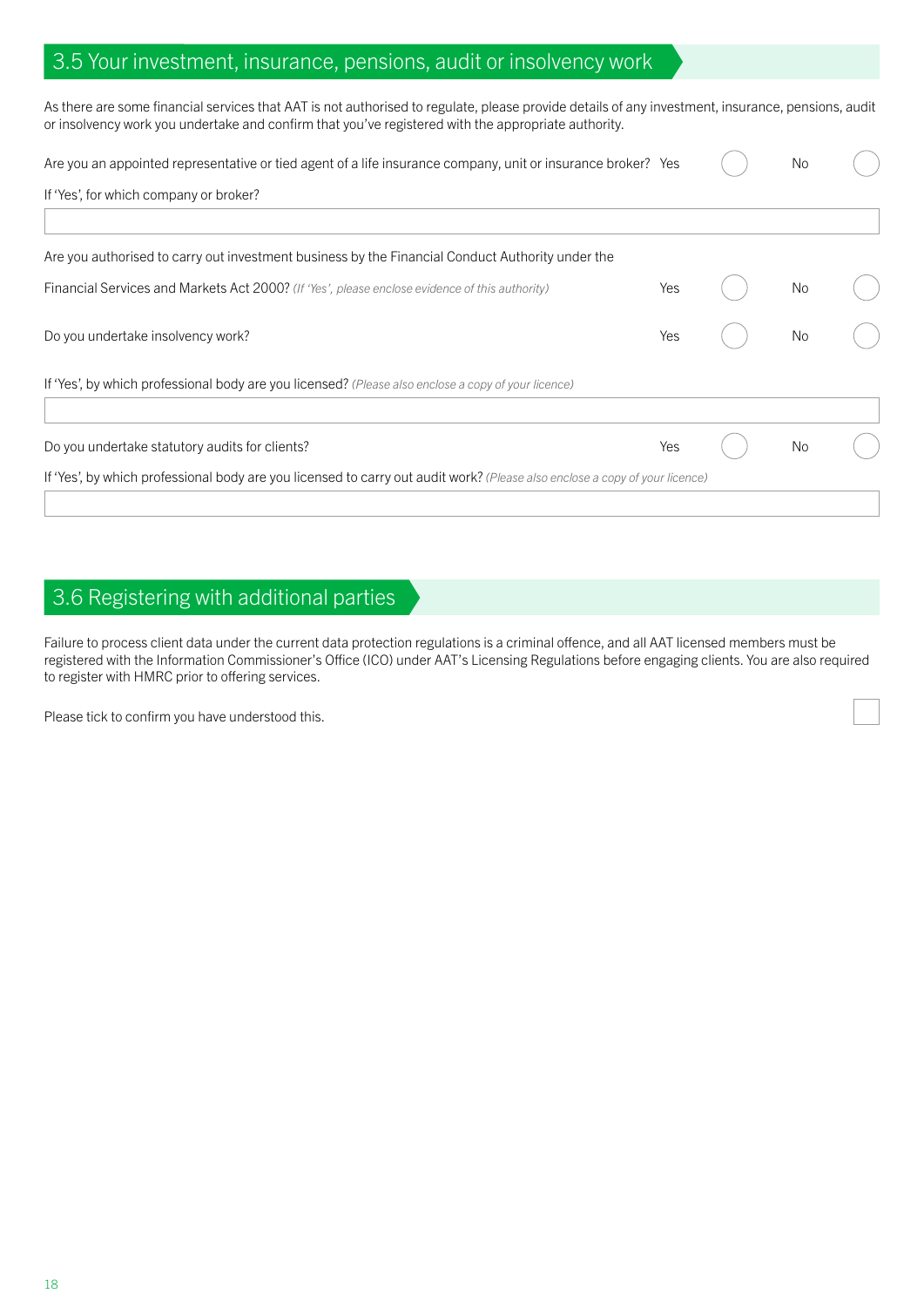## Part 4

In this part of your application you need to:

- confirm if you want to appear in the AAT licensed member directory
- confirm you are 'fit and proper' to be a licensed member
- complete your declaration.

## 4.1 AAT licensed member directory

All licensed members have the option to be included in AAT's online directory at [aat.org.uk/directory](https://aat.org.uk/directory) The directory is available for the public to view and we may link to carefully selected third party websites. If you wish to be included, please confirm how you would like your listing to appear by selecting from the options below. You can opt in or out of the directory at any time by emailing us at customersupport@aat.org.uk If you do not wish to be included in the online directory please leave the section below blank.

| Display my full business address                                                                                                                                                                                      | Display my town only                          |  |  |  |  |  |  |
|-----------------------------------------------------------------------------------------------------------------------------------------------------------------------------------------------------------------------|-----------------------------------------------|--|--|--|--|--|--|
| Which telephone number would you like to be displayed in the directory? (Please note only one number can be displayed)                                                                                                |                                               |  |  |  |  |  |  |
| I do not want a telephone number displayed                                                                                                                                                                            | My business daytime telephone number          |  |  |  |  |  |  |
| My business mobile number                                                                                                                                                                                             |                                               |  |  |  |  |  |  |
| Please indicate if you permit potential clients to contact you by email<br>(please note that your email address will not be made available publicly and will be the email address associated with your MyAAT account) |                                               |  |  |  |  |  |  |
| Yes I am happy to be contacted by email                                                                                                                                                                               | No I do not want to be contacted by email     |  |  |  |  |  |  |
| Please indicate if you want your website address to be displayed.                                                                                                                                                     |                                               |  |  |  |  |  |  |
| Yes please display my business website address                                                                                                                                                                        | No I do not want to display a website address |  |  |  |  |  |  |
|                                                                                                                                                                                                                       |                                               |  |  |  |  |  |  |

## 4.2 Fit and proper assessment

You must declare any information regarding any personal insolvency, corporate insolvency, criminal convictions, disciplinary sanctions, civil sanctions and other financial and legal issues that we need to be aware of. To read our 'fit and proper' requirements and the wider policy framework, please visit [aat.org.uk/aatstandards](https://aat.org.uk/aatstandards)

| I have been subject to a disciplinary sanction made by another professional body                                                                                                                                                 | Yes | <b>No</b> |  |
|----------------------------------------------------------------------------------------------------------------------------------------------------------------------------------------------------------------------------------|-----|-----------|--|
| I have had an application for anti-money laundering supervision refused or cancelled                                                                                                                                             | Yes | No        |  |
| I have been, or another BOOM in my firm has been subject to enforcement action<br>for anti-money laundering compliance breaches resulting in a sanction/ penalty imposed,<br>or the firms supervision being refused or cancelled | Yes | No        |  |
| I have been declared bankrupt<br>(this includes corporate insolvency – when an individual is or was a director of an entity which is or was insolvent)                                                                           | Yes | No        |  |
| I have been subject to a debt relief order                                                                                                                                                                                       | Yes | No        |  |
| I have entered into an arrangement with my creditors<br>(this includes corporate insolvency – when an individual is or was a director of an entity which is or was insolvent)                                                    | Yes | No.       |  |
| I have been convicted of a criminal offence which is not spent under The Rehabilitation of Offenders Act                                                                                                                         | Yes | No        |  |
| I have been found guilty of a civil sanction<br>(examples of civil offences include those under the Companies Act, health and safety legislation or UK tax laws)                                                                 | Yes | No.       |  |
| I have been issued with a County Court Judgment                                                                                                                                                                                  | Yes | No.       |  |
| If you have answered 'Yes' to one or more of the statements above and have previously disclosed this<br>information to AAT, please tick this box to confirm your circumstances have not changed.                                 |     |           |  |

If you have answered 'Yes' to any of the questions above, please provide supporting information below so it can be reviewed by our Professional Standards team.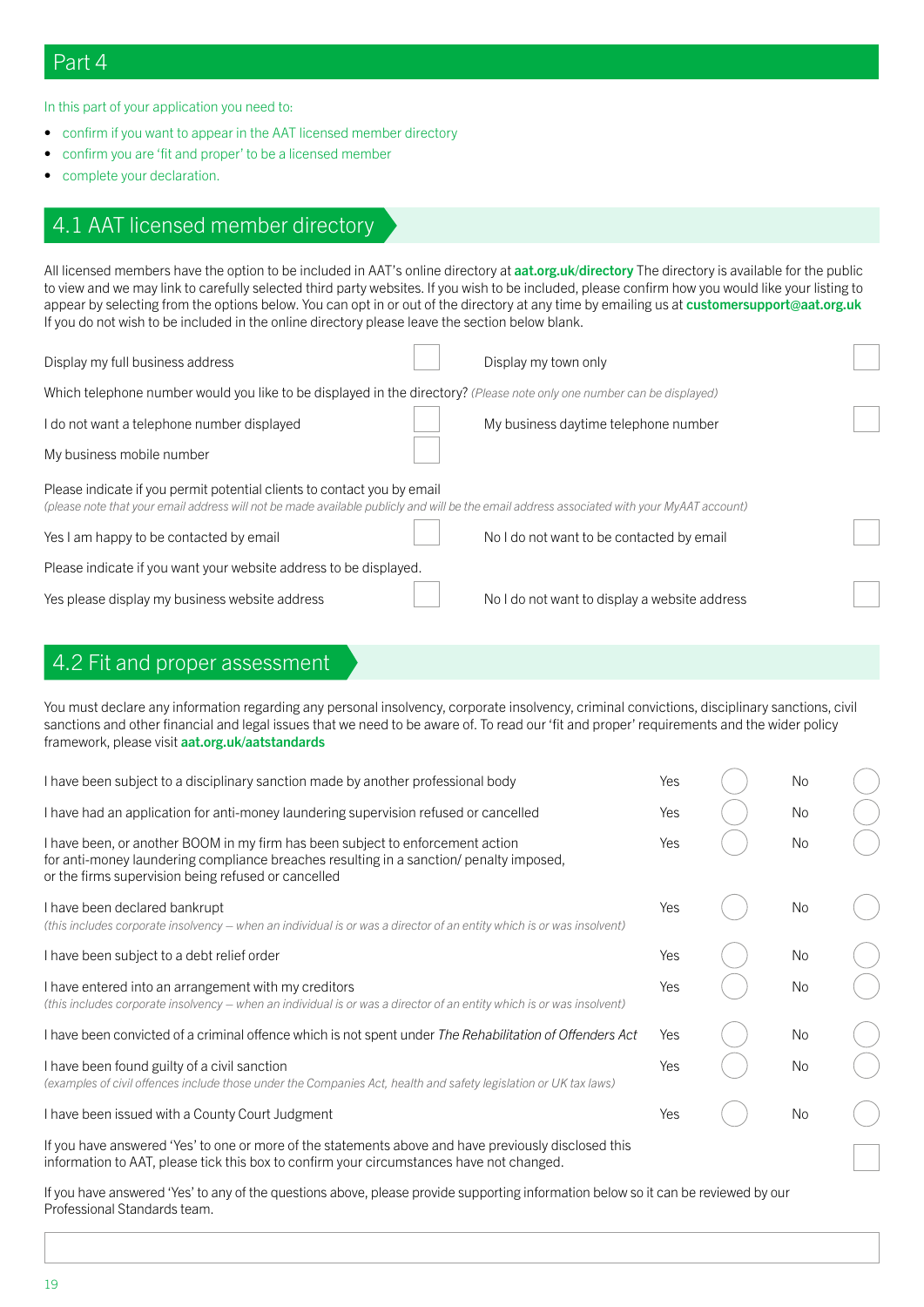## 4.3 Your declaration

You must confirm you will adhere at all times with AAT's regulations and policies. Please carefully read the following declaration, select the appropriate boxes and sign and date this section.

1. I confirm that I will comply with my obligations under *The Money Laundering, Terrorist Financing and Transfer of Funds (Information on the Payer) Regulations 2017* or the legislation on AML passed by the jurisdiction where my business is registered, in the exercise of providing accountancy services on a self-employed basis.

 $Yes()$  No

- 2. I confirm that I provide/will provide letters of engagement to each client.
	- $Yes()$  No
- 3. I confirm I am delivering my services in accordance with the Provision of Services Regulations. Refer to AAT's *Client Care* policy at [aat.org.uk/aatstandards](https://aat.org.uk/aatstandards) for further information
	- Yes ( ) No
- 4. I confirm I have paid the data protection fee to the Information Commissioners Office (ICO) and understand this must be renewed every 12 months (AAT may check registration details at any time). I confirm I am complying with all the obligations required under the *General Data Protection Regulation* (GDPR) and the *Data Protection Act 2018* (including any other data protection legislation as it comes into force).

Please tick to confirm

- 5. I confirm that I will comply with AAT's *CPD* policy, and will provide records to demonstrate my compliance when requested by AAT.
	- $Yes()$  No
- 6. I confirm that I will comply with my obligations under the *Continuity of Practice* policy.



7. I understand that all clients' money must be held in a client bank account in order to comply with my obligations under AAT's *Clients' Money* policy.

Yes () No

I confirm that the information I have provided on this form (or supporting documentation) is true, complete and accurate to the best of my knowledge and none of the information requested or other material information has been omitted. I acknowledge that:

- i. if at any time I become aware that any information in this form (or supporting it) is incorrect or if it changes in any way, I will notify AAT immediately;
- ii. I will inform AAT, within 30 days, if I am subject to insolvency, a criminal conviction, a civil sanction, or a disciplinary finding by another professional body or have had Anti Money Laundering refused or cancelled;
- iii. if any information in this application (or supporting it) is incorrect, the application may be invalid, and AAT's Council shall not be bound by any decision it has reached based on such information;
- iv. AAT shall be entitled to suspend any membership granted based on information in the application (or supporting it) whilst it investigates any reasonable concerns about my eligibility for such membership;
- v. I may be liable to disciplinary action by AAT in respect of any information in this application (or supporting it) which is incorrect.

I understand that if I provide bookkeeping services, accountancy services or trust or company services to clients in the UK, I must at all times be supervised by AAT or another supervisory authority approved under the *Money Laundering, Terrorist Financing and Transfer of Funds (Information on the Payer) Regulations 2017* in order to comply with the provisions of the regulations. Alternatively, if I provide accountancy services in the Channel Islands or Isle of Man, I must at all times be registered with the relevant Anti-Money Laundering supervisory authority within the jurisdiction where my business operates.

I acknowledge that when necessary to fulfil its role as a supervisory authority pursuant to the *Money Laundering, Terrorist Financing and Transfer of Funds (Information on the Payer) Regulations 2017* and the Money Laundering and Terrorist Financing (Amendment) Regulations 2019 or for the detection of and prevention of criminal activities, AAT may disclose information about me to the relevant government departments and other enforcement and supervisory authorities.

I shall abide by the provisions of the *Articles of Association, Code of Professional Ethics, AAT Regulations*, fit and proper requirements, whistleblowing guidance, and the bye-laws. Where I do not, I acknowledge that AAT may take such action as is permitted in accordance with those Regulations and policies.

I shall abide by the provisions of AAT's *CPD Policy* and will retain my CPD records for AAT's review for a period of at least five years. If I fail to comply or demonstrate such compliance when requested to do so, I understand this may lead to the removal of my membership from the Register.

I accept that designatory letters are personal and must not be used after the name of a firm and failure to adhere may result in disciplinary action. I acknowledge that if I use the AAT logo to advertise my services, I will do so in accordance with the brand guidelines for licensed members.

I acknowledge that as part of any disciplinary investigation or proceedings carried out by AAT, it may use t he information in this form, contact relevant third parties to request information, and disclose to governmental and other professional bodies: the alleged misconduct, the findings of its investigations, and the outcome of disciplinary proceedings. I acknowledge that AAT may publicise disciplinary orders and the facts relating to them in accordance with the Publication policy in force from time to time.

I undertake that I will only provide services to the public which are approved under my licence.

I have read *AAT's Privacy policy* and understand fully how information provided on this form or in other correspondence with AAT will be used.

I acknowledge the declaration

For more information about AAT's policies please refer to [aat.org.uk/about-aat/professional-standards](http://aat.org.uk/about-aat/professional-standards)

#### Signature Date Date of the Contract of the Contract of the Date Date Date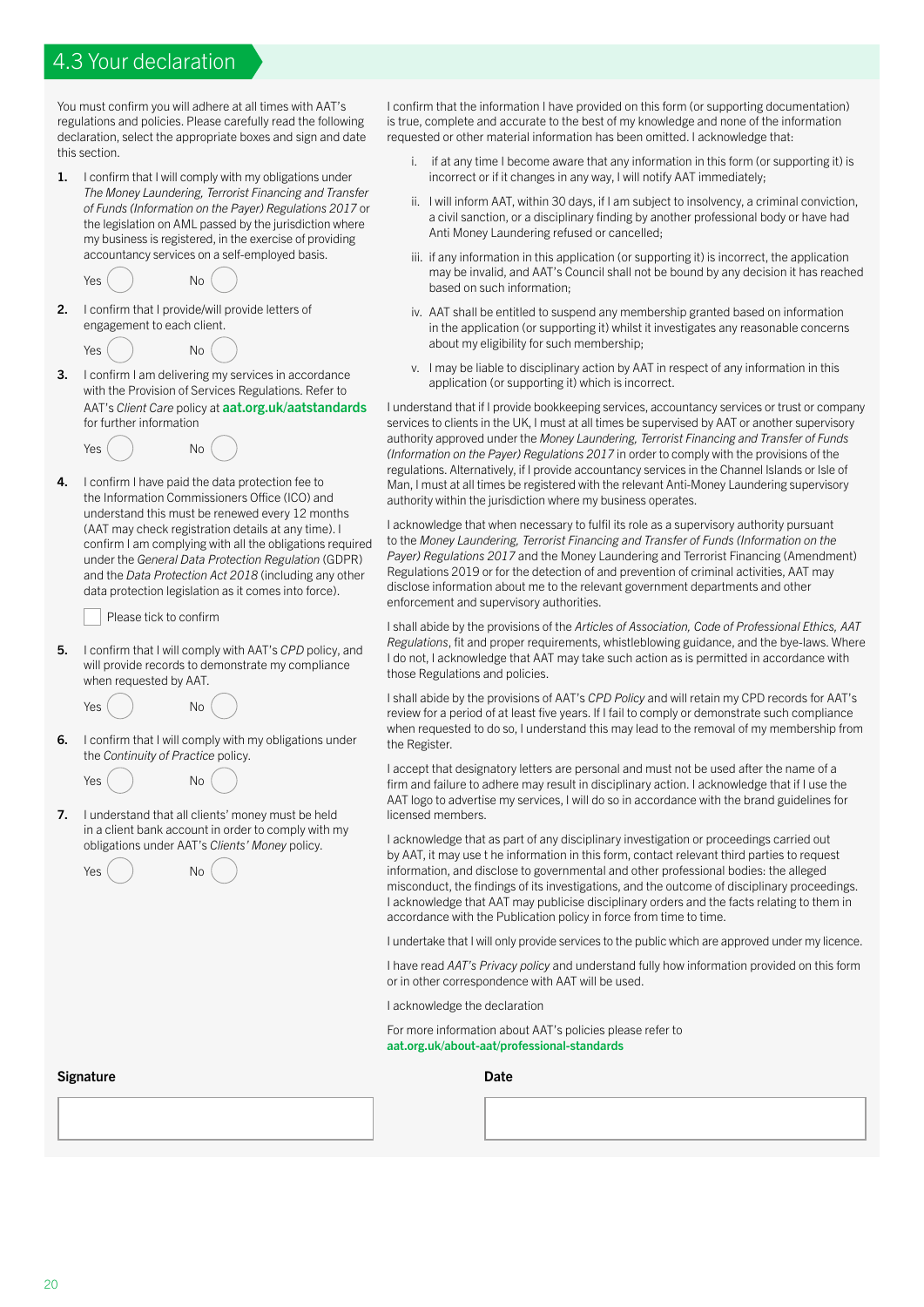In this section you will need to arrange payment for your application.

## 5.1 Your fee and renewal

#### Your fee

#### Details of all our fees and information on tax relief is available at<aat.org.uk/fees>

You will need to pay an annual licence fee which is required to be paid in full upon application. You'll also need to pay an application fee.

If you already pay your membership fees by Direct Debit, your payment will be collected by this method. If you don't have a current Direct Debit with us, you'll need to pay on application.

You may be able to claim back up to 20% of your paid membership fees each year as tax relief.

The AAT Council reserves the right to change any fee on giving due notice. If your application is unsuccessful or withdrawn, and there is a debit on your account, we will put the balance of your application fees, after a retention fee equivalent to the admission fee has been deducted, towards the outstanding debt. We will refund any remaining money after these two deductions.

#### Your renewal

In order to retain your membership and licence, you must pay your membership and licence fee and complete your Licence Annual Declaration on an annual basis.

## Reduced licence fee

You may be eligible for a reduction on your AAT Licensed Accountant fee if you earn less than £9,000 net per year. To apply, please tick the relevant options based on your current circumstances. If you are eligible for a reduced licence fee this will be automatically applied. Details of our fees can be found at **aat.org.uk/fees** 

I'm earning less than £9,000 net per year (or local currency equivalent) from all my work (including both salaried and self-employed work)

If you have ticked the previous box, select one of the following:

a) I haven't had a reduction applied to any of my AAT fees between February 2021 and today.

b) I have had a reduction applied to my AAT fees between February 2021 and today.

If you ticked box b), you will need to supply supporting documentation to demonstrate your continued eligibility, please complete the blue section below.

## Supporting documentation

Please confirm which one of the supporting documents\* below you will supply to support your application.

| A letter or statement from the Department for Work and     | A document advising that you have left employment, such      |
|------------------------------------------------------------|--------------------------------------------------------------|
| Pensions (DWP) detailing the benefits or Universal Credits | as a P45 or a redundancy confirmation.                       |
| payment instalments you receive, which must not amount     | A document detailing your self-employed income, such as      |
| to more than £9,000 net per year pro rata.                 | HMRC SA302 tax calculation or HMRC tax return, which         |
| A P60.                                                     | indicates that you are earning less than £9,000 net per year |
|                                                            | pro rata.                                                    |

If your document is dated more than three months ago, you'll also need to submit your payslips or bank statements covering the past three months to demonstrate that you are earning less than £9,000 net per year pro rata. Please redact all details except your name, income(s) and relevant dates.

#### Supporting documentation will be held for a maximum of 30 days and then permanently deleted.

*\*We accept files in any of the following formats: jpg, jpeg, gif, png, rtf, txt, tex, doc, docx, xls, xlsx, pdf, ppt, pptx, odt, ods, odp, wpd or wps.*

#### Terms and conditions

By ticking the box above, you confirm that your total earnings (from both salaried and self-employed work) do not exceed £9,000 net per year (or local currency equivalent).

Your application will be valid for the current period only. You'll need to reapply for a reduced fee and provide supporting documentation in subsequent years should you continue to earn less than £9,000 net per year.

Any supporting documentation that you provide will be subject to AAT assessment. If AAT requests additional information that you're unable to provide, or deems your supporting documentation unsatisfactory, you'll be required to pay the full fee.

#### We'll update you on the progress of your reduced fee application within ten working days.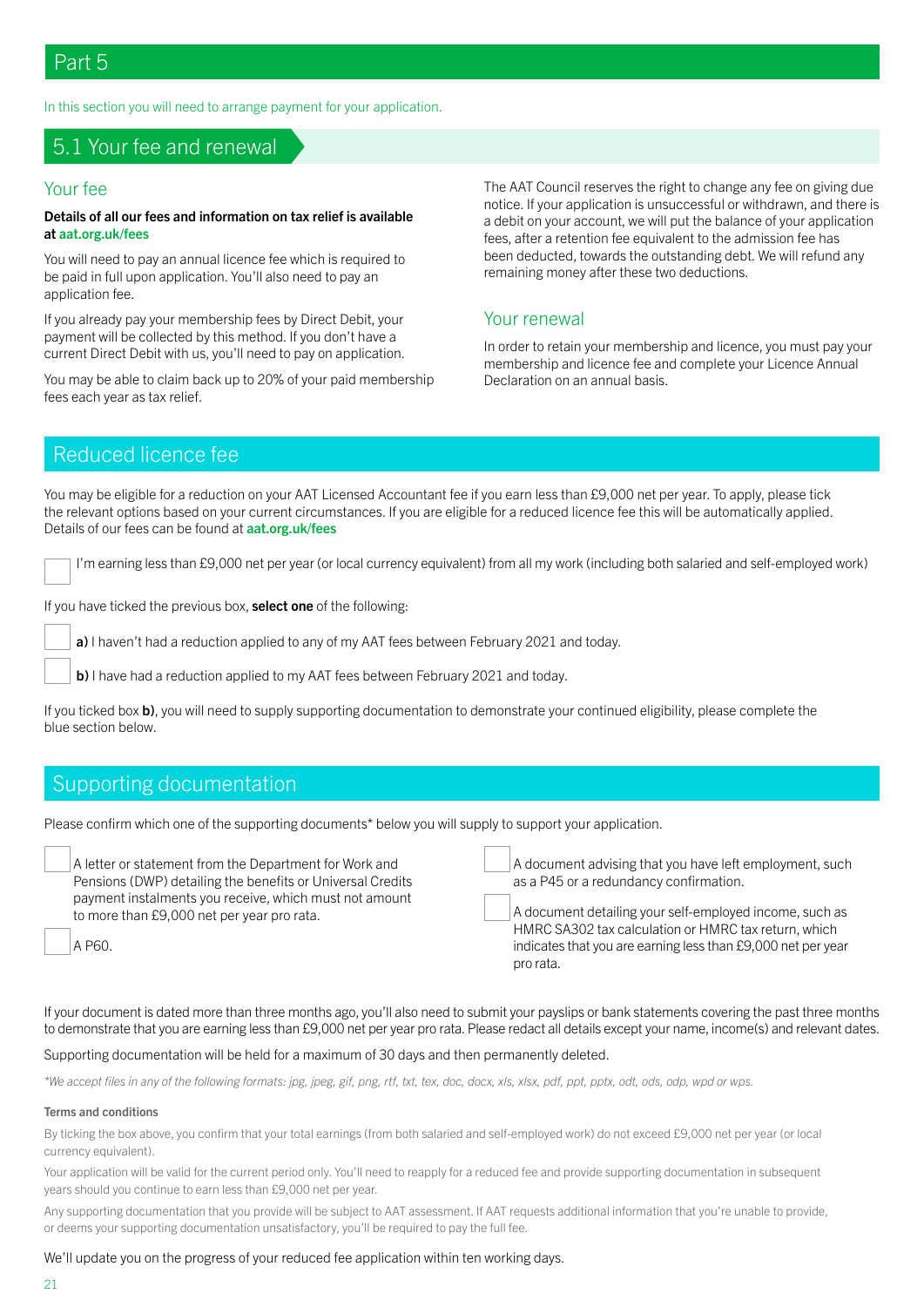## 5.2 Your payment

Fees due upon application must be paid by credit or debit card. We accept Mastercard, Visa, Maestro and Electron cards but do not accept American Express or Diners cards.

By entering your card details below, you authorise AAT to take payment for the full amount required to process and approve your application. Alternatively, please leave this section blank and call us to pay over the phone.

All card details are handled in accordance with PCI compliance and destroyed confidentially after use.

| Cardholder's name                                                                        |         | Card number                                                          |             |
|------------------------------------------------------------------------------------------|---------|----------------------------------------------------------------------|-------------|
|                                                                                          |         |                                                                      |             |
| Card type (please tick one)                                                              |         | CCV/CVC no. (last three digits on reverse) Issue no. (if applicable) |             |
| Mastercard                                                                               | Visa    |                                                                      |             |
| Visa Debit                                                                               | Maestro | Start date                                                           | Expiry date |
| Electron                                                                                 |         |                                                                      |             |
| If your billing address is different to your personal address please provide this below. |         |                                                                      |             |

## Address

|                        | Postcode |
|------------------------|----------|
| Cardholder's signature | Date     |
|                        |          |
|                        |          |

After your application has been approved, if you do not have a Direct Debit, you can set one up at <aat.org.uk/directdebit>

It's simple to arrange and allows you to split your fee in up to four monthly instalments.

## Returning your form

#### Please return your completed form, along with payment (if applicable) to:

#### Email: [applications@aat.org.uk](mailto:applications%40aat.org.uk?subject=)

You will hear from us within ten working days. If you do not receive confirmation of receipt of your application within this time, or you have any questions, please don't hesitate to contact us. Email us at [customersupport@aat.org.uk](mailto:?subject=) or call us on +44 (0)20 3735 2468. Lines are open 09.00 to 17.00 (UK time), Monday to Friday.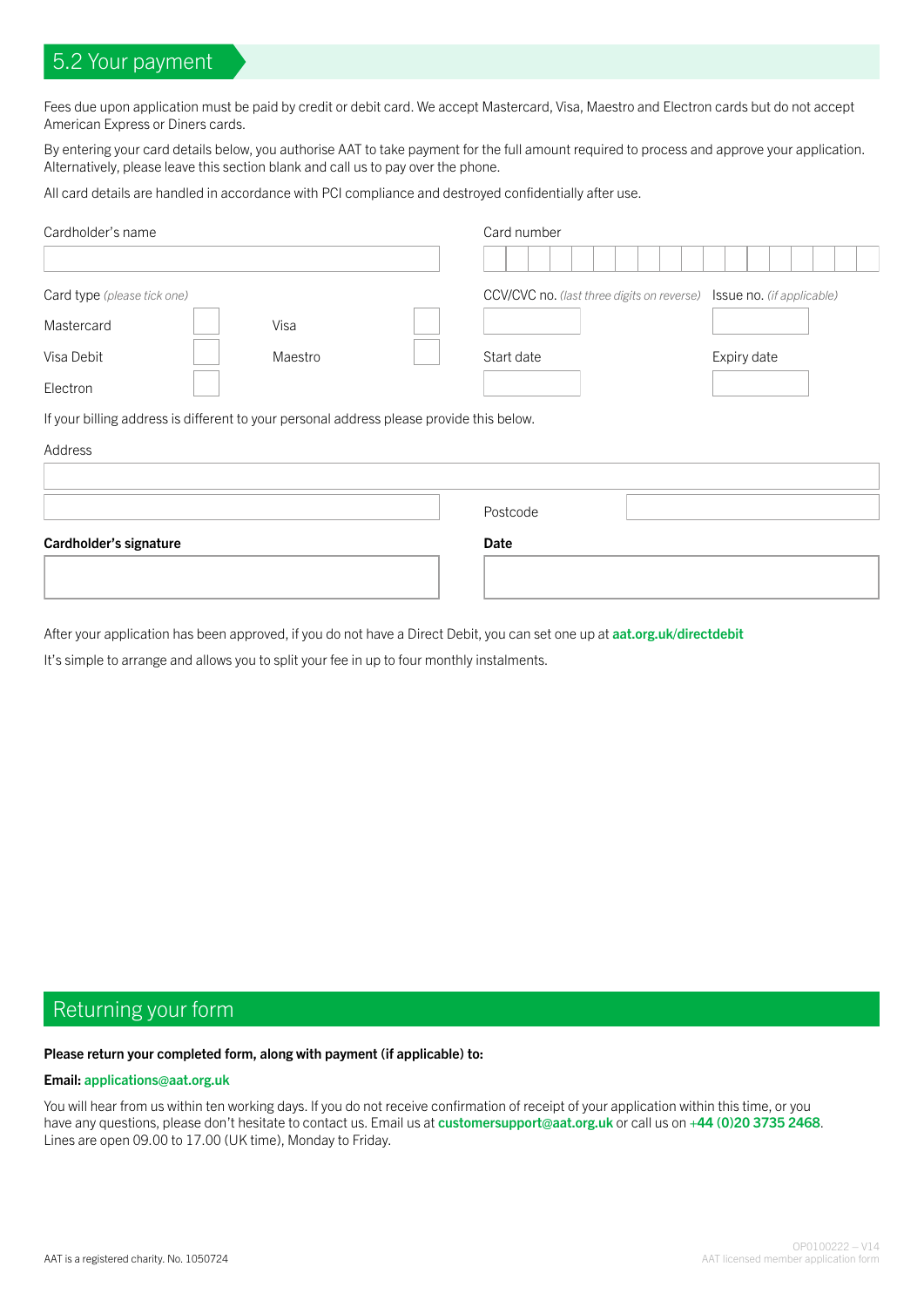# Additional business

Please complete this section of the form if you have a second business. If you have more than two businesses, please click here for additional pages

# 6.1 Your business contact details

#### Company/business name

| Address                  |               |
|--------------------------|---------------|
|                          |               |
|                          |               |
| City or town             | County        |
|                          |               |
| Postcode                 |               |
| Daytime telephone number | Mobile number |
|                          |               |
| Email                    | Website       |
|                          |               |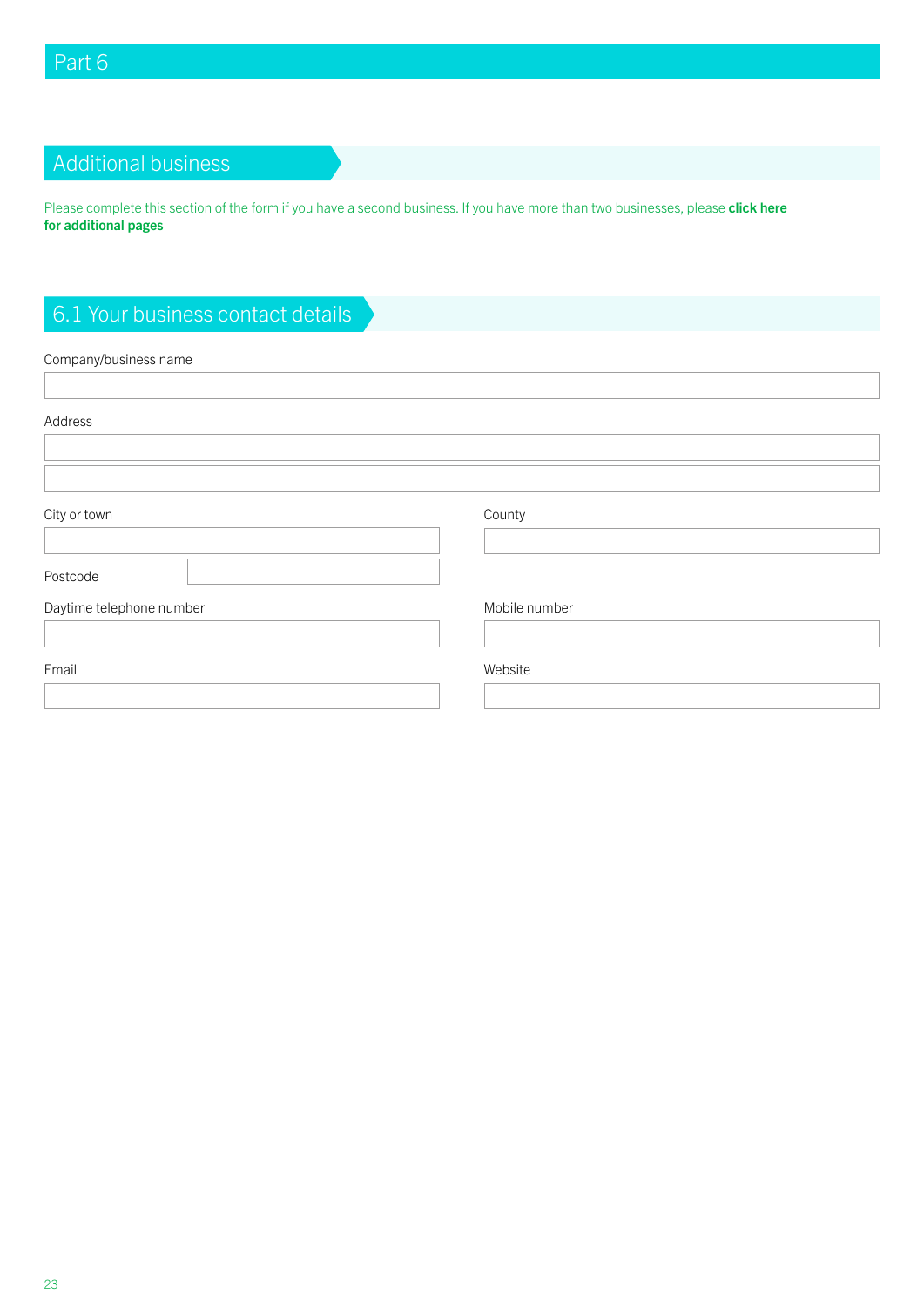| 6.2 Your business model                                                                                                   |                 |             |                               |
|---------------------------------------------------------------------------------------------------------------------------|-----------------|-------------|-------------------------------|
|                                                                                                                           |                 |             |                               |
| Which of the following models will your business trade as?                                                                |                 |             |                               |
| Sole trader                                                                                                               | Limited company | Partnership | Limited liability partnership |
| If you trade through a limited company, partnership or limited liability partnership please confirm your percentage share |                 |             |                               |
| If you trade as a limited company or limited liability partnership, please provide the company registration number        |                 |             |                               |

# 6.3 Your additional parties

| How many partners, directors or shareholders are there in your firm (not including you)? |  |
|------------------------------------------------------------------------------------------|--|
| If there are none, please enter '0'.                                                     |  |
| How many employees are there in your firm? If there are none, please enter 'O'.          |  |
| Please do not include yourself or any partners, shareholders or directors.               |  |
| How many subcontractors are there in your firm? If there are none, please enter 'O'.     |  |
| Please do not include yourself or any partners, shareholders or directors.               |  |

*Please note that if you have subcontractors, you must have written arrangements specifying responsibilities, supervision and requirements for independence, confidentiality and competence.*

Partner, director and shareholder details *(if applicable)*

If you have indicated that there are additional partners, directors or shareholders within your firm, please provide their details below and their percentage share. Your shares, when combined with those of your additional parties must equal 100%. Use the additional parties document if you have more than two partners, directors or shareholders.

| Mr<br>Mrs<br>Ms<br>Miss                                                                                              | Mr<br>Mrs<br>Ms<br><b>Miss</b>                                                                                       |
|----------------------------------------------------------------------------------------------------------------------|----------------------------------------------------------------------------------------------------------------------|
| Other (please specify)                                                                                               | Other (please specify)                                                                                               |
| First name(s)                                                                                                        | First name(s)                                                                                                        |
|                                                                                                                      |                                                                                                                      |
| Surname/last name                                                                                                    | Surname/last name                                                                                                    |
|                                                                                                                      |                                                                                                                      |
| Professional body (if applicable)                                                                                    | Professional body (if applicable)                                                                                    |
|                                                                                                                      |                                                                                                                      |
| AAT membership number (if applicable)                                                                                | AAT membership number (if applicable)                                                                                |
| Percentage share                                                                                                     | Percentage share                                                                                                     |
| Do they offer accountancy services to clients? Yes<br>No<br>(If they offer only administration support, select 'No') | Do they offer accountancy services to clients? Yes<br>No<br>(If they offer only administration support, select 'No') |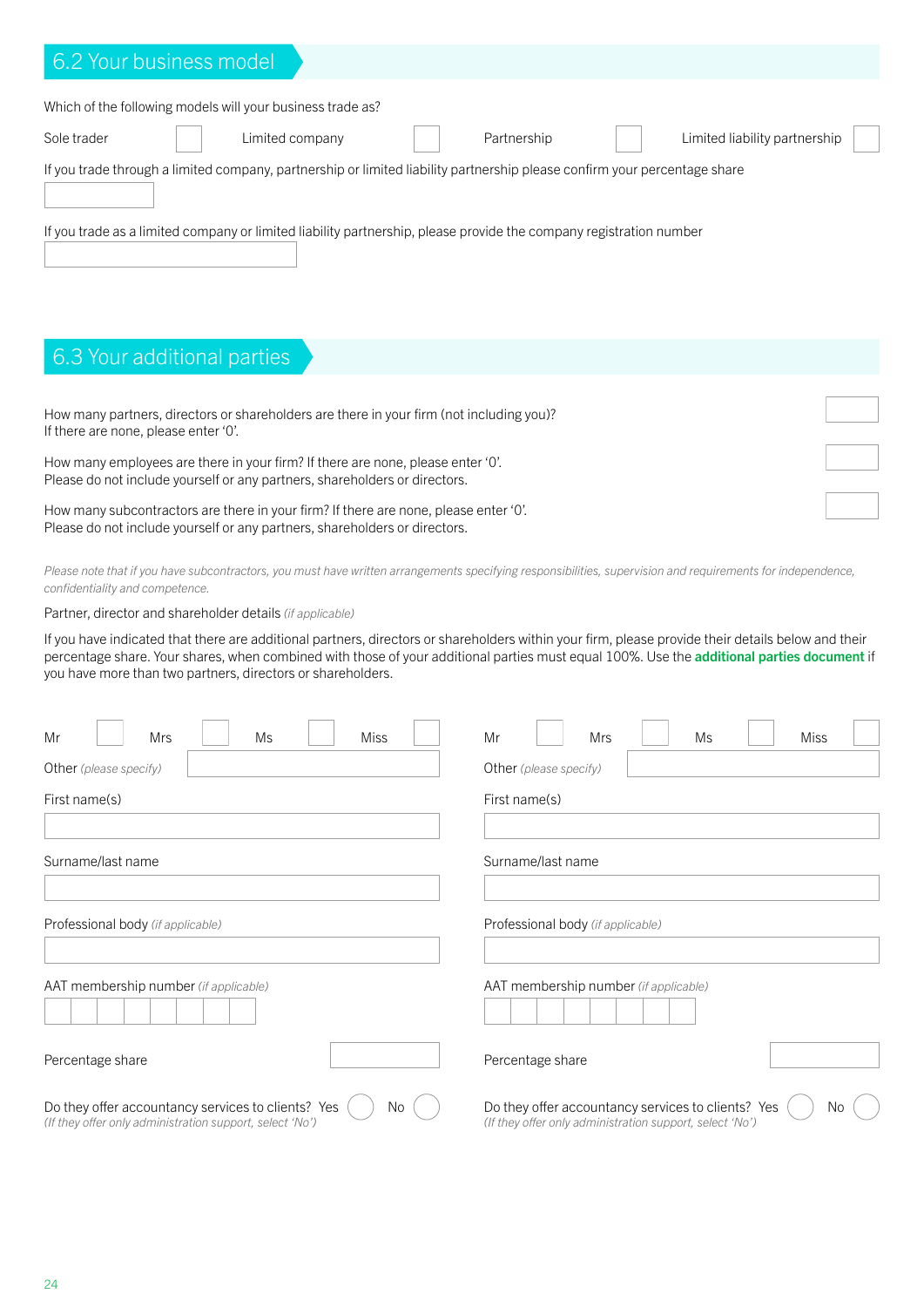## 6.4 Your clients

| How many clients do you currently have?                                                                   |  |                             |     |  |    |  |
|-----------------------------------------------------------------------------------------------------------|--|-----------------------------|-----|--|----|--|
| Please provide an estimate below of how many clients you expect to engage with during the next 12 months. |  |                             |     |  |    |  |
| Number of sole traders                                                                                    |  | Number of partnerships      |     |  |    |  |
| Number of limited liability partnerships                                                                  |  | Number of limited companies |     |  |    |  |
| Number of charities                                                                                       |  | Number of self-assessments  |     |  |    |  |
| Number of other clients                                                                                   |  |                             |     |  |    |  |
| Do you handle clients' money?                                                                             |  |                             | Yes |  | No |  |

*Please note that:*

- *• you must issue letters of engagement to each client you can use our templates to help you with this.*
- you must hold a client bank account and act in accordance with AAT's Clients' Money policy available at **[aat.org.uk/aatstandards](https://aat.org.uk/aatstandards)** if you handle clients' money.

## 6.5 Money Laundering Reporting Officer

All AAT licensed members must have a nominated Money Laundering Reporting Officer (MLRO) within the practice. They must be someone who can be trusted with the responsibility, is senior enough to have access to all your customer files and records and can decide independently whether or not they need to report suspicious activities or transactions. You must act as the nominated officer yourself if you are a sole trader with no employees. The role should not be held by an external consultant.

Please confirm your nominated MLRO.

| a) I will act as my firm's MLRO.                                |                                        |
|-----------------------------------------------------------------|----------------------------------------|
| b) My firm has an alternative MLRO and their details are below. |                                        |
| Mr<br><b>Mrs</b><br><b>Miss</b><br>Ms                           | Other (please specify)                 |
| First name(s)                                                   | Surname/last name                      |
| Telephone number                                                | Qualifications/professional membership |
|                                                                 |                                        |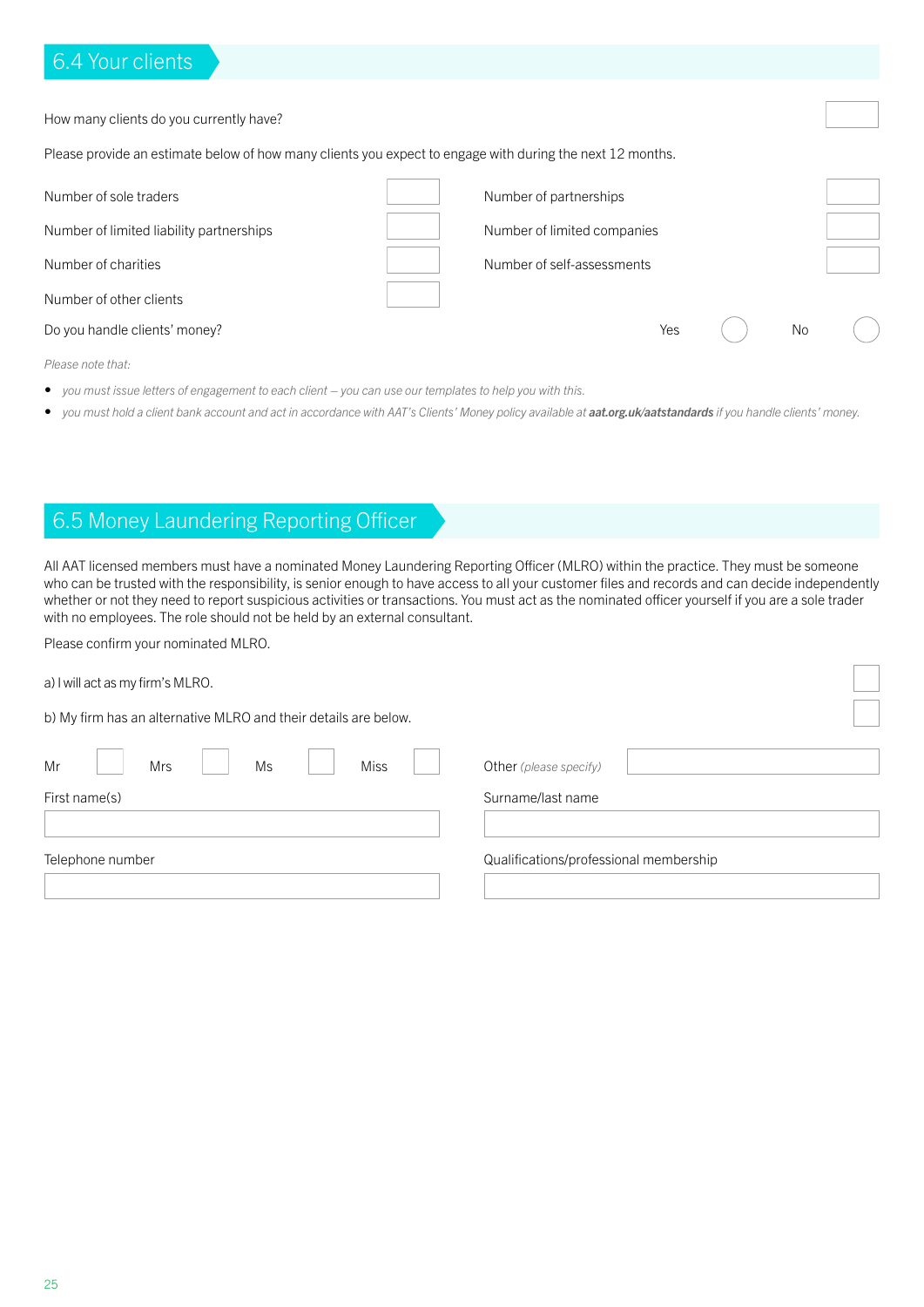## 6.6 Anti-money laundering supervision

All AAT licensed members must register for anti-money laundering (AML) supervision. All members in the UK applying for a licence are eligible to be supervised by us, and the cost of supervision is included within your fee. However, we may contact you if it is more appropriate for your firm to be supervised by an alternative authority.

We exercise our supervisory function by conducting practice assurance reviews and providing support to help you understand the controls and monitoring you must have in place to comply with the current Money Laundering Regulations in force. For further guidance please visit [aat.org.uk/licence](https://aat.org.uk/licence)

#### 6.6a Please confirm your AML supervisor.

- a) My firm would like AAT to act as my AML supervisor. I will supply a copy of my Basic Disclosure Certificate with my application, which has been issued within the past three months, and will provide information on any BOOMs in my firm. I understand that the AAT Professional Standards team will contact my if my certificate contains details of any relevant convictions.
- b) My firm is already supervised by an alternative supervisor listed below and wish to remain supervised by them – I will include evidence of my alternative supervision with my application.
- c) I will apply to be supervised by an alternative body listed below as my firm is based in the Channel Islands or the Isle of Man. I will comply with the legislation passed by the States of the Bailiwick of Guernsey, the States of Jersey or Tynwald of Isle of Man as appropriate.

#### Alternative AML supervisor

# $ACCA$  aia att  $\bigcirc$  cai  $\bigcirc$  cima  $\bigcirc$  ciot  $\bigcirc$  fca  $\bigcirc$  fSB  $\bigcirc$  gFSC  $\bigcirc$  iAB  $\bigcirc$  iCaew  $\bigcirc$  iCas  $\bigcirc$  iCB  $\bigcirc$  iFa  $\bigcirc$  jFSC  $\bigcirc$

**Other** 

If you are currently in practice and are not registered with a supervisor, please tell us your reasons below:

6.6b Additional details of Business Owners, Officers and Managers (BOOMs) *(to be completed by applicants who wish to be supervised by AAT only)*

Within our role as an AML supervisory body, we must ensure that any Business Owners, Officers or Managers (BOOMs) in your firm are also compliant with the current Money Laundering Regulations. While we will not request to see their certificate, you must ensure that all BOOMs have supplied you with a Basic Disclosure Certificate, and that you notify us if any of their certificates contain details of relevant convictions. For details of who is a responsible person or 'BOOM', visit [aat.org.uk/licence](https://aat.org.uk/licence)

Please provide details of your BOOMs.

- a) I confirm that there are no other BOOMs in my firm.
- b) I confirm that there are BOOMs in my firm and that I have Basic Disclosure Certificates for them. The number of BOOMs in my firm are shown below.

Beneficial Owners *(enter 0 if this category is not applicable)*

Officers *(enter 0 if this category is not applicable)*

Manager *(enter 0 if this category is not applicable)*

If any of the Basic Disclosure certificates held by your BOOMs hold relevant convictions, please tick this box and our Professional Standards team will contact you to discuss this.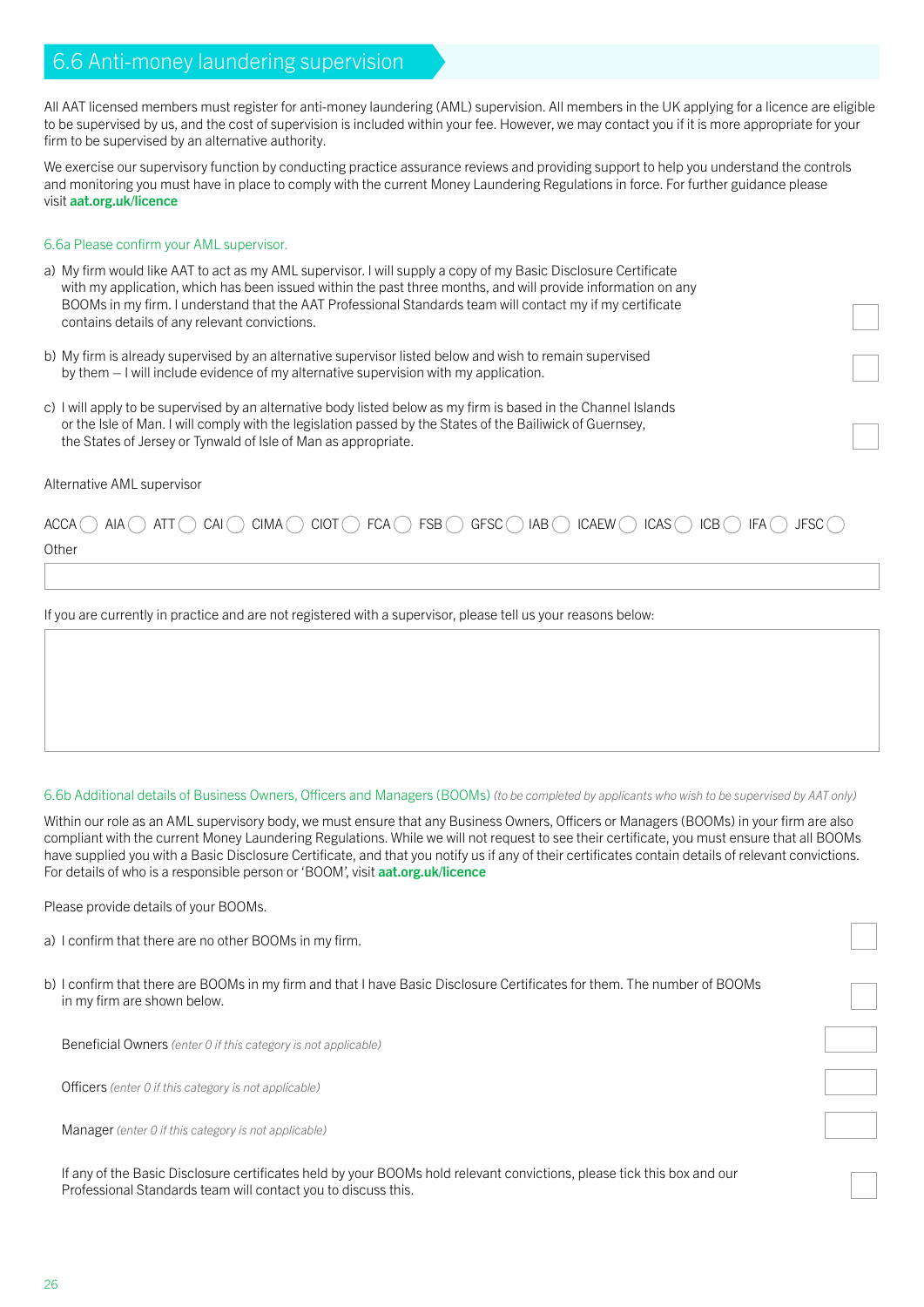## 6.7 Professional indemnity insurance (PII)

AAT licensed members are required to have PII in place. PII protects both you and your clients. You can find out more about the cover you need and apply for an exclusive rate on your PII via AAT's partner provider\* at aat.org.uk/pii

*Please note that you must be covered either by your own or the subcontracting accountant's professional indemnity insurance if you are providing services on a subcontractor basis only to a firm of accountants.*

Please confirm the following two statements in relation to your PII:

- a. My PII policy is on an 'any one claim' basis
- b. My PII policy includes full civil liability cover
- c. My PII policy is fully retroactive
- d. My PII policy covers all the services my firm is providing
- e. The minimum level of cover of my PII meets the gross fee income requirements, as set out in AAT's *Professional Indemnity Insurance policy*
- f. I will provide AAT a copy of my PII policy, if requested

I confirm my PII policy meets all the above requirements

#### I confirm I will continue to adhere to the requirements of AAT's Professional Indemnity Insurance policy when renewing my PII

*\*AAT is an introducer appointed representative of Parliament Hill who are authorised and regulated by the Financial Conduct Authority for on-investment insurance mediation only under registration number 308448. You can check this out at [register.fca.org.uk](http://register.fca.org.uk) AAT is not in the same group as the provider.*

## 6.8 Continuity of practice cover

AAT licensed members are required to have continuity of practice cover in place, provided by another sole practitioner or firm of accountants, to protect the interests of clients in the event of being incapacitated through illness, or the cessation of the firm.

If you have six or fewer clients this is optional but recommended.

Please confirm one of the following statements in relation to continuity of practice cover:

1. I have continuity of practice cover in place:

 a. I will inform my clients who my continuity of practice cover is and ensure they are aware of the data sharing arrangements contained within my firm's privacy notice

- b. My continuity of practice cover is appropriately qualified and experienced
- c. My continuity of practice cover has similar procedures and the services provided are of a comparable nature.
- d. I have a written agreement in place with my continuity of practice that has been signed by both parties
- e. I will provide AAT with a copy of the continuity of practice agreement, if requested

I confirm my continuity of practice cover meets the above requirements

- 2. I have six or fewer clients and so do not have continuity of practice cover in place
	- a. I will inform my clients that I do not have continuity of practice cover
	- b. If I gain more than six clients I will ensure continuity of practice cover is in place

I confirm the above in relation to continuity of practice cover